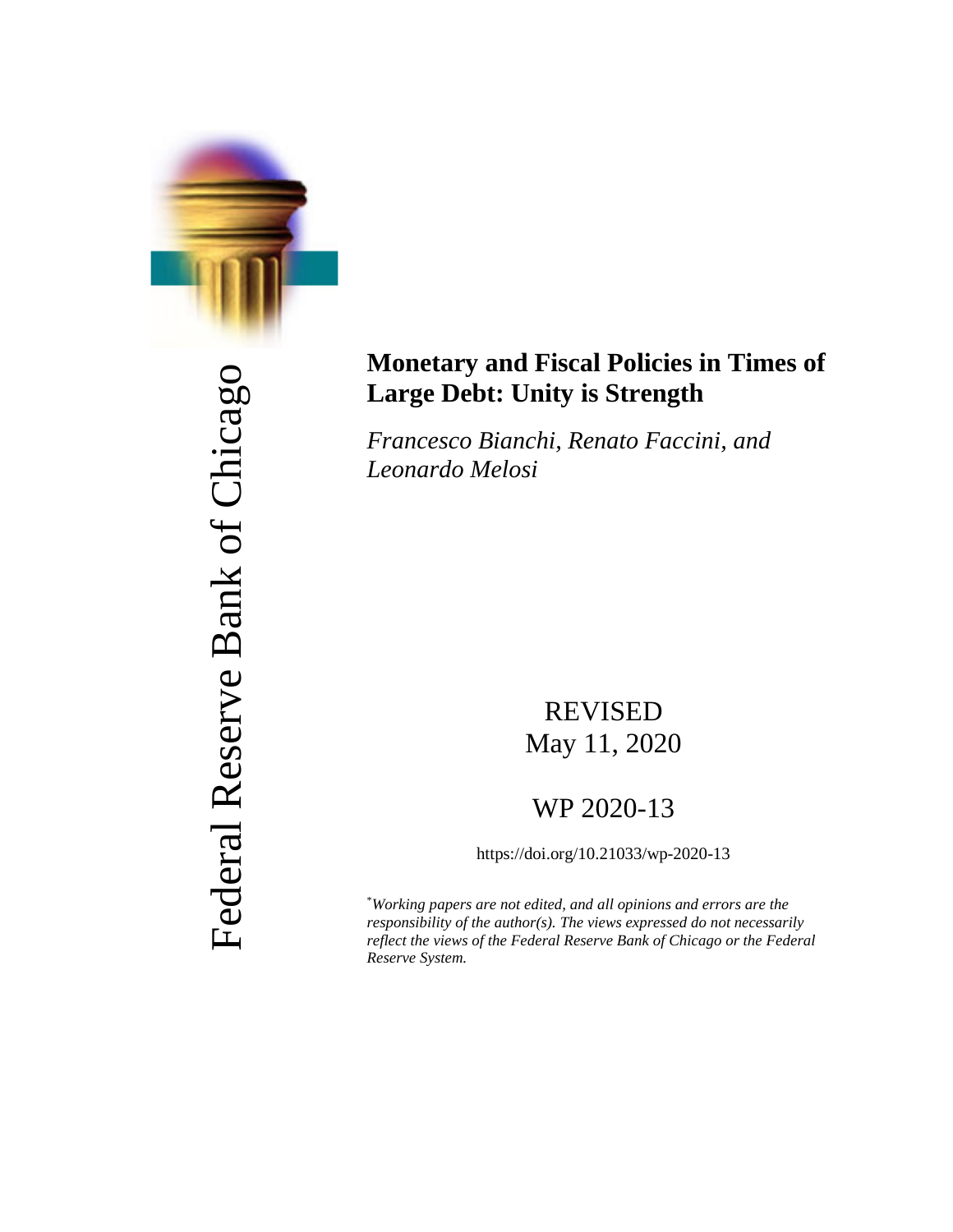# Monetary and Fiscal Policies in Times of Large Debt: Unity is Strength<sup>\*</sup>

| Francesco Bianchi | Renato Faccini                   | Leonardo Melosi |
|-------------------|----------------------------------|-----------------|
| Duke University   | Danmarks Nationalbank            | FRB Chicago     |
| CEPR and NBER     | Queen Mary, University of London | EUI and CEPR    |
|                   | Centre for Macroeconomics (LSE)  |                 |

May 11, 2020

#### Abstract

The COVID pandemic found policymakers facing constraints on their ability to react to an exceptionally large negative shock. The current low interest rate environment limits the tools the central bank can use to stabilize the economy, while the large public debt curtails the efficacy of fiscal interventions by inducing expectations of costly fiscal adjustments. Against this background, we study the implications of a coordinated fiscal and monetary strategy aiming at creating a controlled rise of inflation to wear away a targeted fraction of debt. Under this coordinated strategy, the fiscal authority introduces an emergency budget with no provisions on how it will be balanced, while the monetary authority tolerates a temporary increase in inflation to accommodate the emergency budget. In our model the coordinated strategy enhances the efficacy of the Öscal stimulus planned in response to the COVID pandemic and allows the Federal Reserve to correct a prolonged period of below-target inflation. The strategy results in only moderate levels of inflation by separating long-run fiscal sustainability from a short-run policy intervention.

JEL Codes: E50, E62, E30.

Keywords: Monetary policy, fiscal policy, emergency budget, shock specific rule, COVID.

Emails: francesco.bianchi@duke.edu, rmmf@nationalbanken.dk, and lmelosi@frbchi.org. We thank Jonas Fisher and Federico Ravenna for their very helpful suggestions. The views in this paper are solely those of the authors and should not be interpreted as reflecting the views of the Federal Reserve Bank of Chicago, Danmarks Nationalbank, or any person associated with the Federal Reserve System or the European System of Central Banks.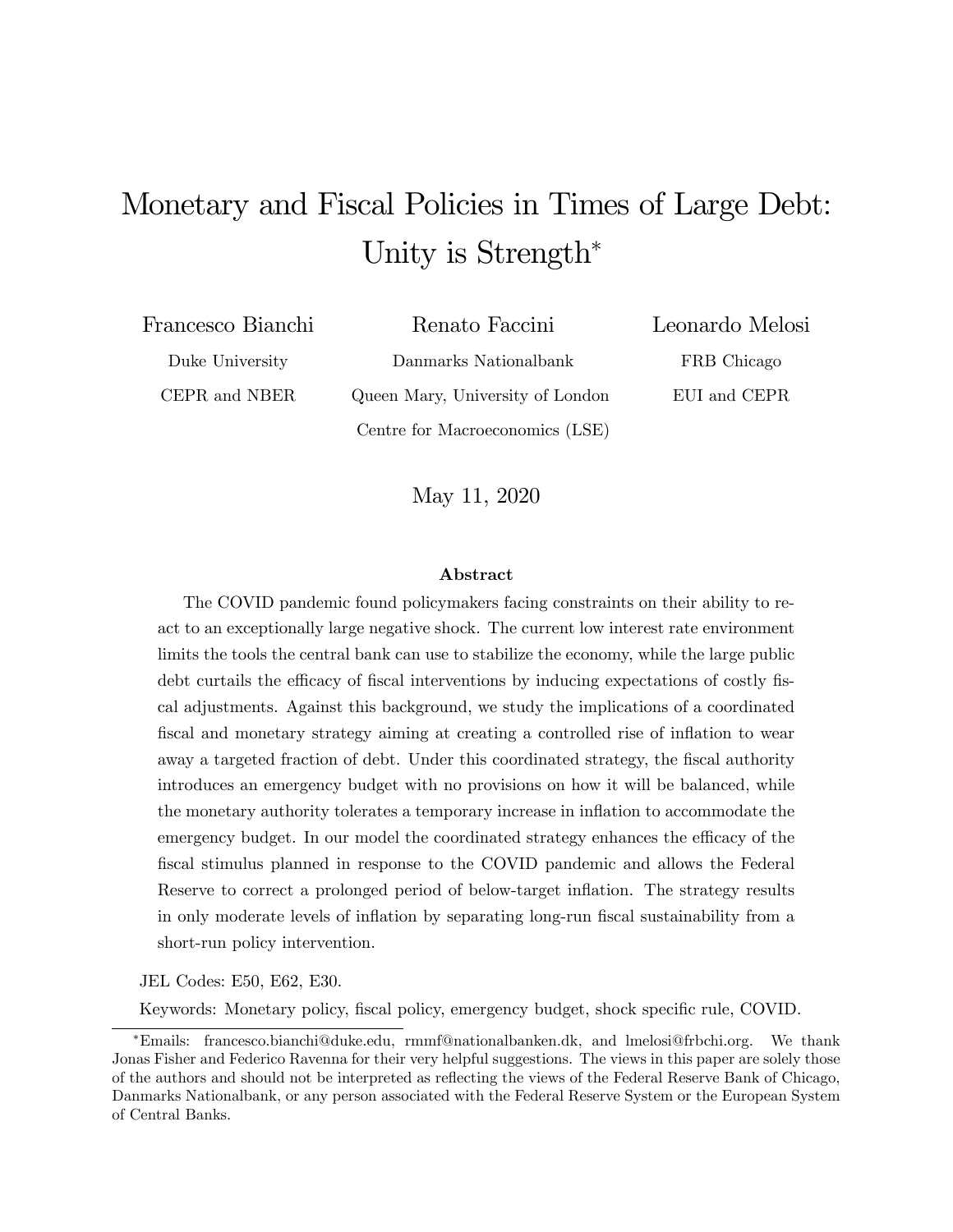## 1 Introduction

The COVID pandemic found policymakers facing constraints on their ability to react to an exceptionally large negative shock. The current low interest rate environment limits the tools the central bank can use to stabilize the economy following adverse shocks. The US economy has experienced a prolonged period of below-target inflation and it is now back to the zero lower bound as a result of the COVID shock. At the same time, the record high debt level may curtail the efficacy of fiscal interventions by inducing expectations of costly fiscal adjustments. In January 2020, the Congressional Budget Office (CBO) estimated that, under current law, Federal debt at the end of this decade would be higher as a percentage of GDP than at any time since 1946. If no Öscal adjustment is made, debt will continue to increase and in 2050 will be higher than the highest level ever recorded in the United States. High and increasing federal debt would reduce national saving and income, limit the ability of policymakers to respond to unforeseen events, and increase the likelihood of a fiscal crisis.

The recent fiscal stimulus of \$2.6 trillion dollars and the recession caused by the restrictive measures taken by authorities in many states to contrast the spreading of COVID-19 are exacerbating this already strained fiscal situation. The debate over widening fiscal imbalances, and what to do about them, is likely to move toward the center of the political agenda after the pandemic crisis is over. Expectations of fiscal corrections and of diminished fiscal space in the next recession could be a heavy drag on economic activity. In fact, such expectations may diminish the effectiveness of the recent fiscal stimulus.

In this paper, we analyze a policy that involves coordination between the monetary and fiscal authorities to inflate away a fraction of the large public debt. In the coordinated policy, the Öscal authority ascribes the Öscal interventions in response to COVID-19 to an emergency budget, and the monetary authority replaces its perfectly symmetric strategy of inflation stabilization with a temporary increase in the inflation target. We find that this policy enhances the effectiveness of fiscal stimulus and correct a two-decade-long period of below-target inflation, thereby expanding the limited leeway that fiscal and monetary authorities have when acting in isolation.

An important historical precedent that shares some similarities with the approach studied in this paper is President Roosevelt's New Deal. In 1933, President Roosevelt openly argued that there were two separate budgets. A regular federal budget for which a pledge was made to cut specific outlays to guarantee its fiscal backing. An emergency budget, which was needed to defeat the depression and which was unbalanced. In April of the same year, the United States abandoned the gold standard, delinking the value of the dollar to gold and reclaiming autonomous monetary policy.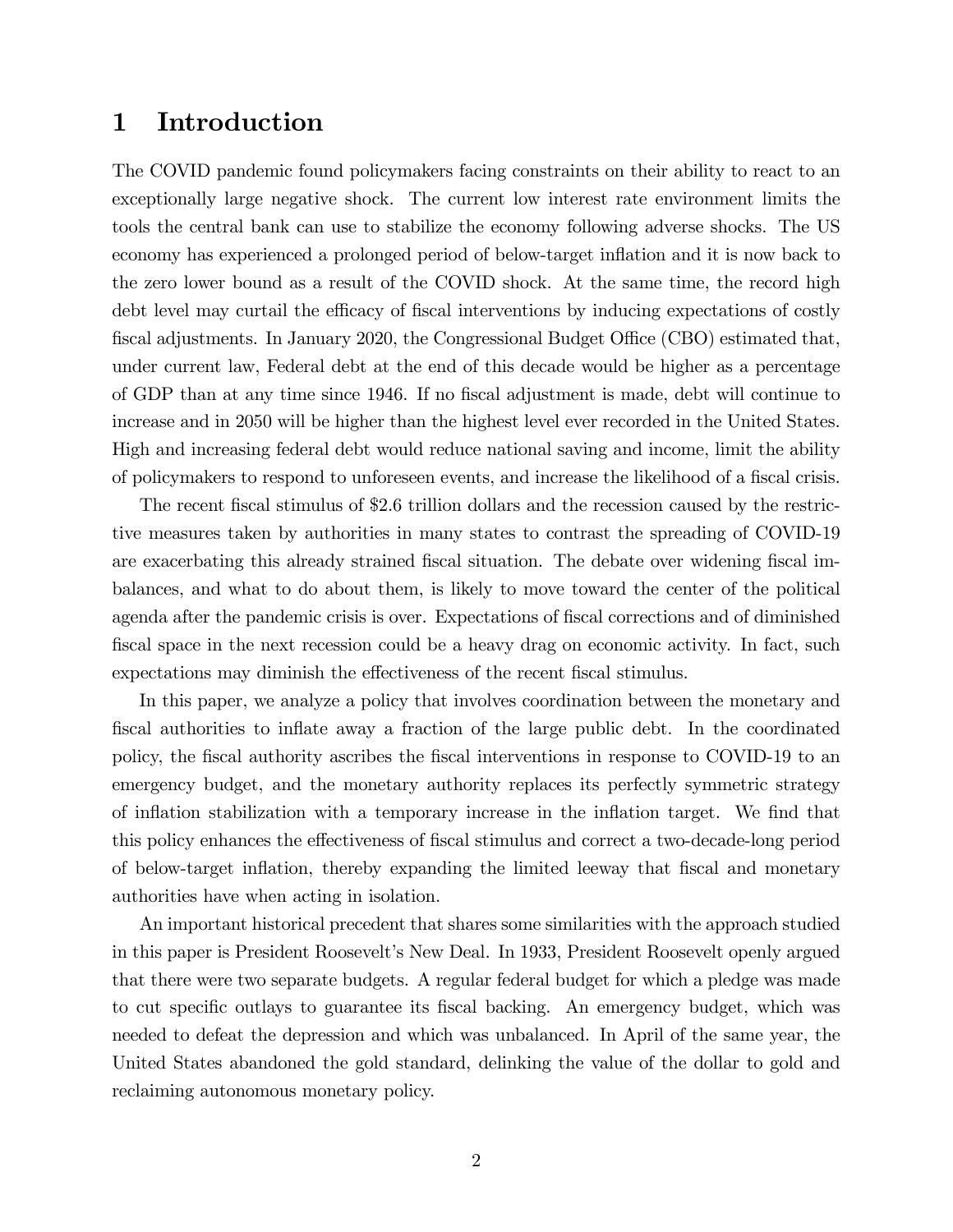We introduce the notion of emergency budget into an otherwise state-of-the-art dynamic general equilibrium model to illustrate the effects of adopting this new monetary and fiscal setting. The model features a rich fiscal block with distortionary taxation on labor and capital income. Unlike a typical model, the fiscal authority has two budgets. A regular budget, backed by future fiscal adjustments, and an emergency budget. The fiscal authority is committed to repay the debt ascribed to the regular budget following the orthodox approach  $-$ by increasing tax rates on labor, capital and consumption and by cutting government spending. Yet, the fiscal and monetary authorities agree on working together to stabilize the jump in the emergency budget resulting from the \$2.6 trillion stimulus package. The introduction of a time-varying short-term inflation goal clarifies to the public that the monetary authority is willing to coordinate its policy with the fiscal authority and tolerate inflation above the long-run two-percent target for some time. The exact amount of tolerated inflation is the one that is needed to wear away the desired amount of debt. The concerted actions of the two authorities make such path for inflation credible because needed to stabilize the amount of debt in excess of the regular budget.

This new setting causes a rapid stabilization of the debt-to-GDP ratio mainly because it generates an economic boom. Thus, while the \$2.6 trillion 2020 stimulus bill is the largest U.S. fiscal stimulus on record, we find that the decision of ascribing it to the emergency budget results in just a modest increase in inflation. A general equilibrium effect explains this result: the economic boom ensuing the introduction of the new regime significantly contributes to lowering the debt-to-GDP ratio and hence inflation does not have to rise exorbitantly to wear away the debt ascribed to the emergency budget. Indeed, after a rapid but contained increase, inflation falls, remaining slightly heightened for several years. Such a persistent effect on inflation raises nominal interest rates reducing the risk for the economy to fall into a liquidity trap. In the short run, the rapid increase in inflation lowers real interest rates and improves the ability of policymakers to shore up the economy from the COVID recession.

We then discuss the implications of two alternative scenarios, in which the Central Bank refuses to share any responsibility in ensuring the stability of debt. First, we compare the outcome of our policy proposal to the one in which policymakers follow the orthodox approach of raising taxes and cutting expenditures to reduce the debt-to-GDP ratio. The orthodox approach dwarfs the expansionary effects of the fiscal stimulus on output and has very long-lasting contractionary effects, depressing economic activity for a considerable number of years. This economic slowdown partially defies the government's effort to reduce the debt-to-GDP ratio, resulting in a much longer period of fiscal consolidation compared to the approach analyzed in this paper.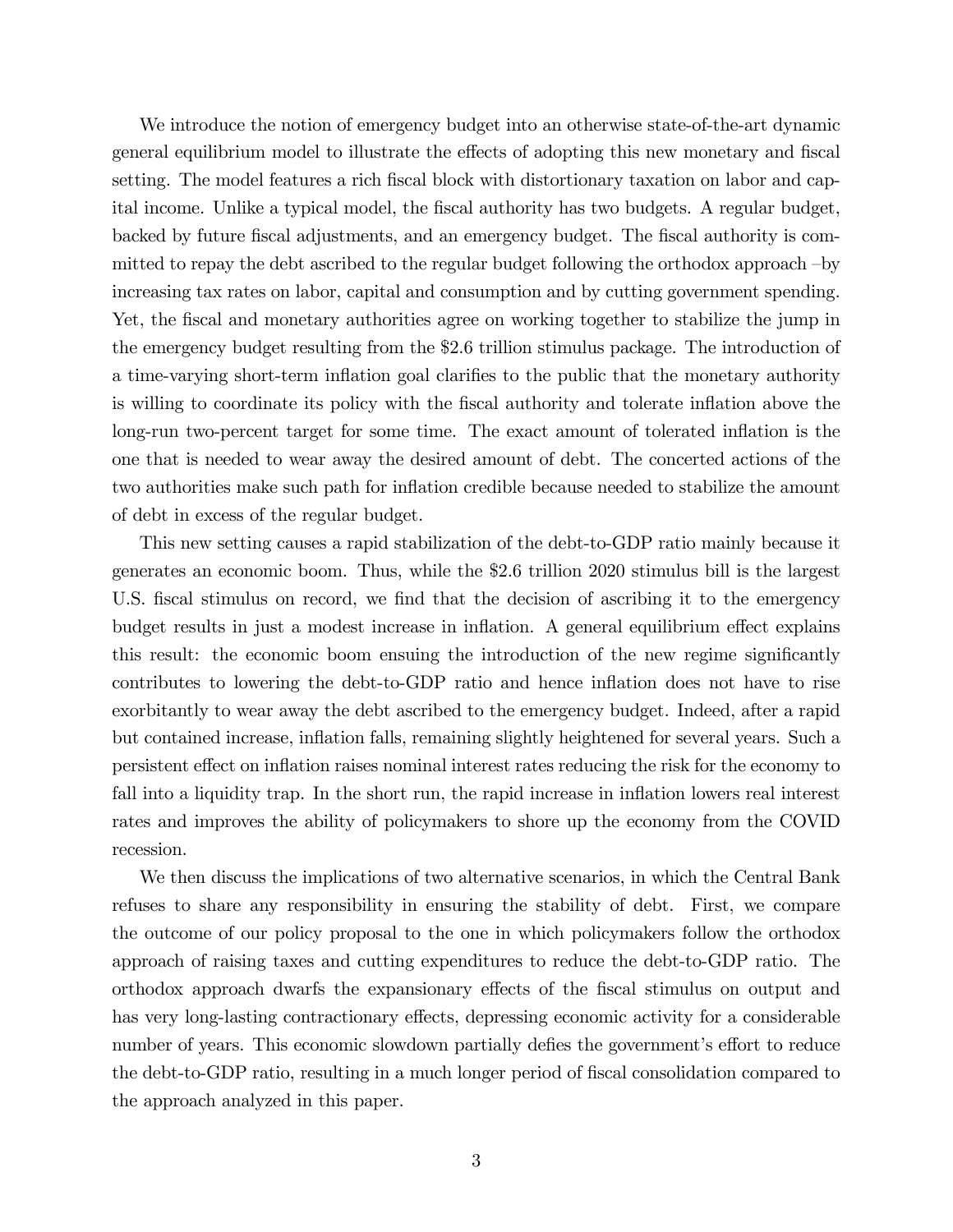Alternatively, inaction could result in expectations of high inflation if agents become convinced that the fiscal authority will not be able to rein in debt via fiscal adjustments and might be tempted to coerce the central bank to create inflation to stabilize the entirety of debt. In this scenario, the central bank effectively loses control of inflation and any attempt to stabilize it could backfire. The economy experiences high inflation and a substantial increase in macroeconomic volatility because the economy is no longer insulated with respect to Öscal imbalances. By adopting a coordinated strategy based on the introduction of an emergency budget instead, policymakers would remove uncertainty about the future and limit the inflationary consequences of the policy intervention. This is the result of separating the issue of long-run fiscal sustainability from a stabilization policy. In fact, policy coordination might be the only way to preserve central bank independence in the long run.

This paper is connected to the vast literature on monetary-fiscal policy interaction (Sargent and Wallace 1981; Leeper 1991; Sims 1994; Woodford 1994, 1995, 2001; Cochrane 1998, 2001; Schmitt-Grohe and Uribe 2000; Bassetto 2002; Reis 2016; among many others). Monetary-fiscal policy interaction is modelled based on monetary and fiscal policy rules as in Leeper  $(1991)$ . Bianchi and Melosi  $(2019)$  introduced the concept of shock specific rules as a way to resolve a conflict between the monetary and fiscal authorities in presence of a high fiscal burden that the fiscal authority is reluctant or unable to stabilize. This notion of shock-specific rules proves to be useful to solve models in which monetary and fiscal authorities adopt state-dependent targets, like in the case of the emergency budget studied in this paper. In this paper, we introduce an emergency budget into a state-of-the-art DSGE model with a rich fiscal block as a solution to a situation of impasse due to high distortionary taxation and a low interest rate environment. We highlight that absent coordination between the two authorities, a large fiscal stimulus might result in a disappointing economic performance. This is because distortionary taxation and the inability of the central bank to operate smoothly once at the zero lower bound represent a drag on the economy, even if no conflict between the two authorities arise.

Our work is also related to Woodford (2003) and Benhabib, Schmitt-Grohe, and Uribe (2002) who show that liquidity traps can be made Öscally unsustainable. Furthermore, the shock-specific rule that we *investigate* shares some features with the policy interventions that Chris Sims has advocated at the 2016 Jackson Hole meeting to replace ineffective monetary policy at the zero lower bound (Sims 2016). Concisely, Sims argues that policymakers should make clear that fiscal policy also aims at achieving a certain level of inflation. Unlike Sims' proposal, our shock specific rule outlines the amount of debt that policymakers are planning to stabilize with inflation and links such amount to one particular event, the fiscal stimulus in response to the COVID-19 pandemic. This is an important distinction that limits the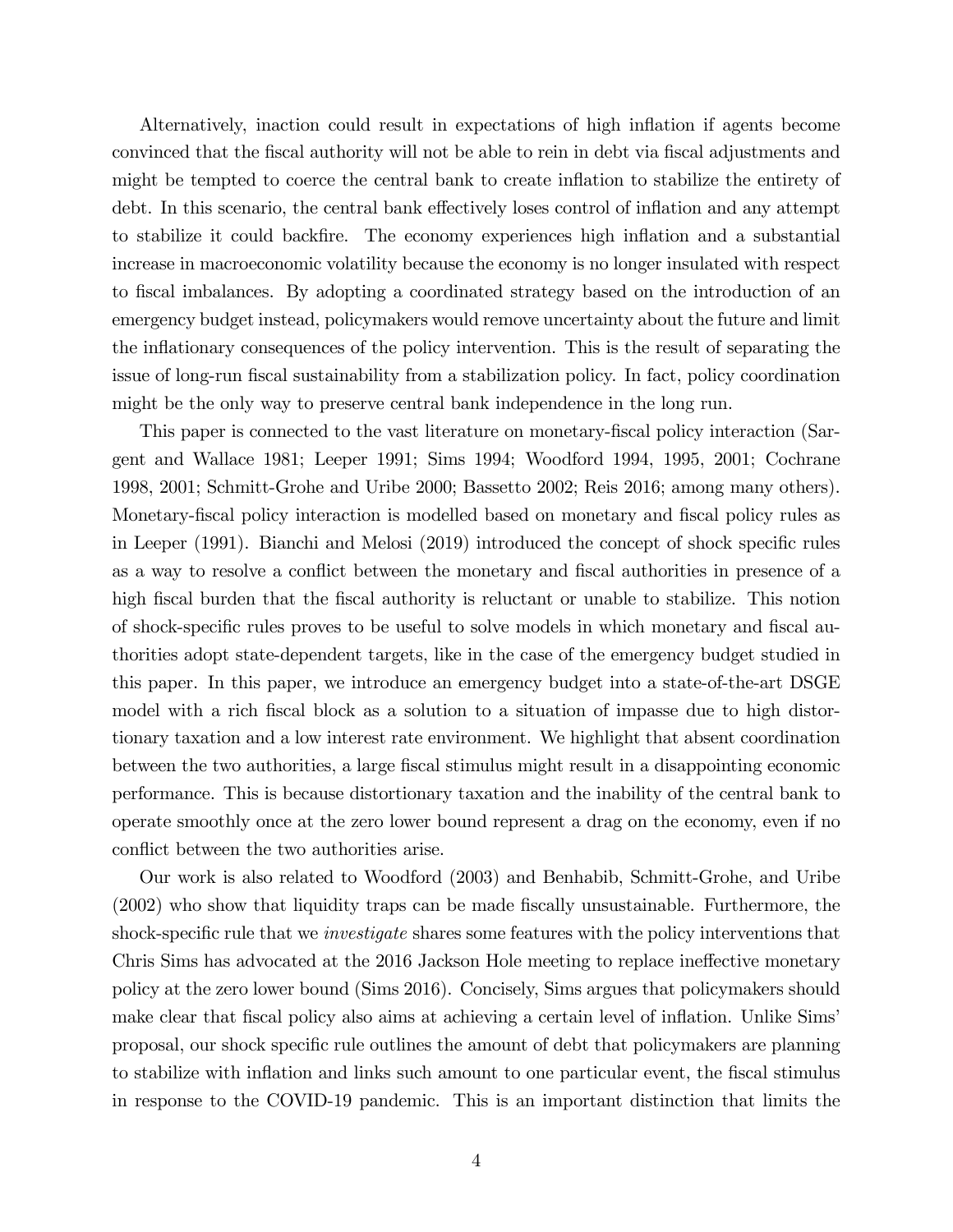amount of inflation generated by the coordinated policy strategy analyzed in this paper. Once the shock is reabsorbed, the economy naturally reverts back to the pre-crisis policy framework.

Hall and Sargent (2011) show that historically most of US debt stabilization has been achieved through a combination of growth, revaluation effects, and low real interest rates, while changes in primary surpluses played a relatively modest role. Bianchi and Ilut (2017) link the high inflation of the 1970s to a Fiscally-led regime in which the monetary authority accommodates the behavior of the Öscal authority. Bianchi and Melosi (2017) argue that the possibility of a return to such regime can explain the lack of deflation in the aftermath of the Great Recession. Leeper, Traum, and Walker (2017) Önd that monetary-led and Fiscally-led regimes return similar fit when a DSGE model is estimated on post-WWII US data. Thus, there is evidence that the post-Volcker monetary-led policy mix characterized by ample central bank independence has not always been the norm. The shock-specific rule studied in this paper can be thought as a way to remove the risk of a *tout court* return to a Fiscally-led strategy, in which the monetary authority is required to systematically create inflation to stabilize government debt.<sup>1</sup> Such change would lead to very high levels of inflation and macroeconomic volatility.

The paper is organized as follows. Section 2 and Section 3 present the model and its calibration, respectively. Section 4 lays out the strategy of our quantitative analysis and presents the main results. In Section 5, we compare the economic implications of the emergency budget strategy with a tout court switch to a Fiscally-led regime, a scenario in which the central bank loses its independence and create inflation to stabilize the large post-COVID-19 public debt. Section 6 contains our concluding remarks.

## 2 The Model

We extend a version of the medium scale general equilibrium model estimated by Leeper, Traum, and Walker (2017) to account for shock specific rules along the lines of Bianchi and Melosi (2019). Namely, the environment consists of an economy a la Christiano, Eichenbaum, and Evans (2005), augmented with distortionary taxes on labor, capital and consumption, and a rich fiscal block. With respect to a typical model, both monetary and fiscal policy rules are specified with respect to a regular budget and an emergency budget. In what follows, we outline the model in detail.

<sup>&</sup>lt;sup>1</sup>See Bassetto (2002) for a seminal study of the game theoretical aspects of the interactation between the monetary and fiscal authorithies.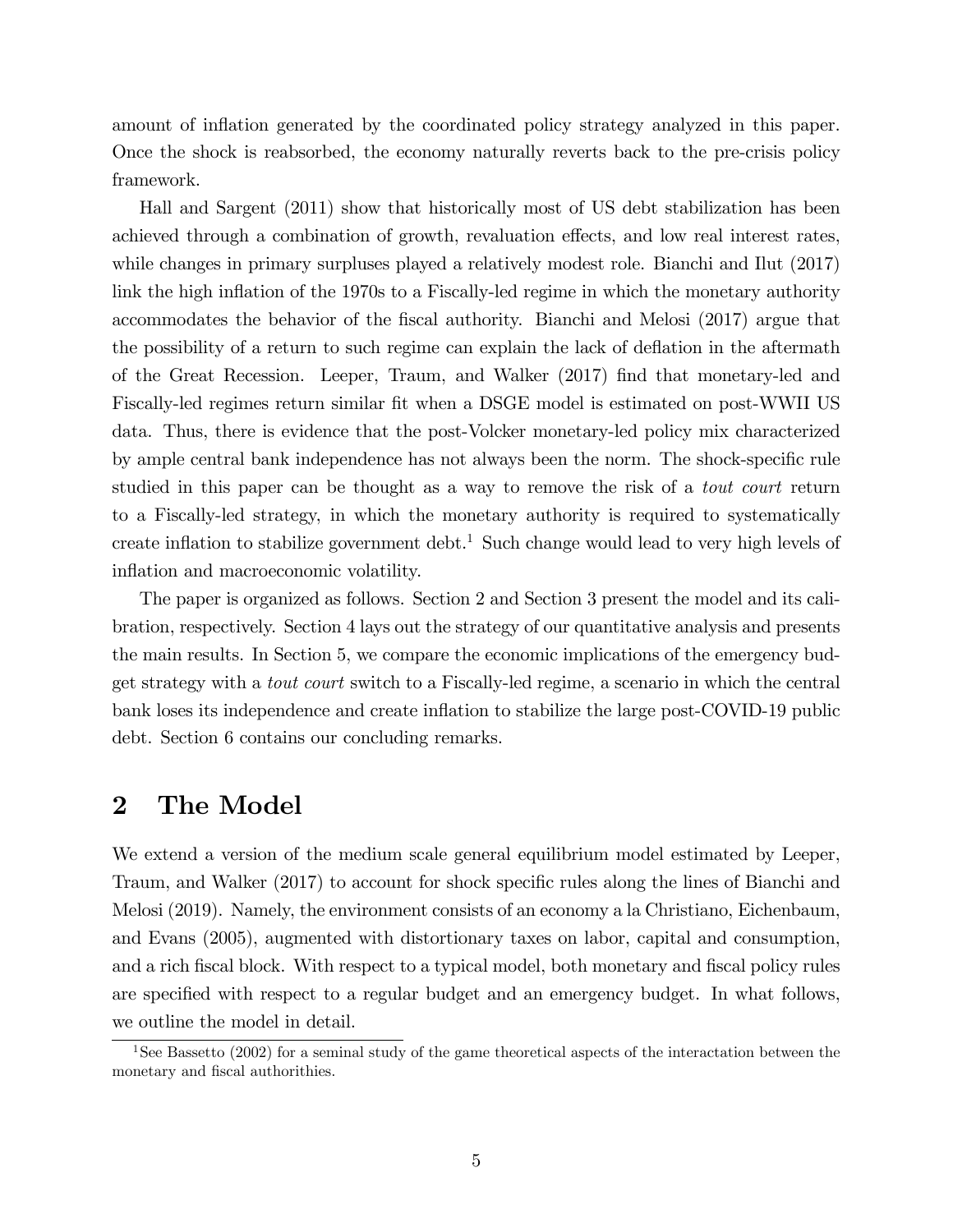#### 2.1 Households

The economy is populated by a unit measure of households, of which a fraction  $\mu$  are handto-mouth consumers. The remaining fraction,  $1 - \mu$ , are savers and we indicate them with an S superscript. Hand-to-mouth households are assumed in the model as a simple way of breaking the Ricardian equivalence, making transfers relevant for a fraction of the population.

**Savers** A household of optimizing saving agents, indexed by  $j$ , derives utility from the consumption of a composite good,  $C_t^{*S}(j)$ , which comprises private consumption  $C_t^S(j)$  and government consumption  $G_t$  such that  $C_t^{*S}(j) = C_t^S(j) + \alpha_G G_t$ . The parameter  $\alpha_G$  governs the substitutability between private and government consumption. When negative, the goods are complements; when positive, they are substitute. External habits in consumption imply that utility is derived relative to the previous period value of aggregate savers' consumption of the composite good  $\theta C_{t-1}^{*S}$ , where  $\theta \in [0,1]$  is the habit parameter. Saver households also derive disutility from the supply of differentiated labor services from all its members, indexed by l,  $L_t^S(j) = \int_0^1 L_t^S(j, l) dl$ . The period utility function is given by  $\mathcal{U}_{t}^{S} = \left(\ln\left(C_{t}^{*S}\left(j\right) - \theta C_{t-1}^{*S}\right) - L_{t}^{S}\left(j\right)^{1+\xi}/\left(1+\xi\right)\right),$  where  $\xi$  is the Frisch elasticity.

Households accumulate wealth in the form of physical capital  $\bar{K}_t^S$ . The stock of capital depreciates at rate  $\delta$  and accrues with investment  $I_t^S$ , net of adjustment costs. The law of motion for physical capital is:  $\bar{K}_t^S(j) = (1 - \delta) \bar{K}_{t-1}^S(j) + \left[1 - s \left( \frac{I_t^S(j)}{I_{t-1}^S(j)} \right) \right]$  $\left[\frac{I_t^S(j)}{I_{t-1}^S(j)}\right] I_t^S(j)$ , where s denotes a standard investment adjustment cost function that satisfies the properties  $s(e^{\gamma}) =$  $s'(e^{\gamma}) = 0$  and  $s''(e^{\gamma}) \equiv s > 0$ .

Households derive income from renting effective capital  $K_t^S(j)$  to the intermediate firms. Effective capital is related to physical capital according to  $K_t^S(j) = \nu_t(j) \bar{K}_{t-1}^S(j)$ , where  $\nu_t(j)$  is the capital utilization rate. The cost of utilizing one unit of physical capital is given by the function  $\Psi(\nu_t (j))$ . Given the steady-state utilization rate  $\nu(j) = 1$ , the function  $\Psi$ satisfies the following properties:  $\Psi(1) = 0$ , and  $\frac{\Psi''(1)}{\Psi'(1)} = \frac{\psi}{1-\psi(1)}$  $\frac{\psi}{1-\psi}$ , where  $\psi \in [0,1)$ . We further denote the gross rental rate of capital as  $R_t^k$  and the tax rate on capital rental income as  $\tau_t^K$ .

The household can also invest in the financial market by purchasing two types of zerocoupon bonds, which differ in their maturity. One-period bonds promising a nominal payoff  $B_{s,t}$  at time  $t+1$  can be purchased at the present discounted value  $R_t^{-1}B_{s,t}$ , where  $R_t$  is the gross nominal interest rate set by the central bank. Long-term government bond  $B_t$  with a maturity decaying at constant rate  $\rho \in [0, 1]$  and duration $(1 - \beta \rho)^{-1}$ , can be purchased at price  $P_t^B$ .

Each period, the household receives after-tax nominal labor income, after-tax revenues from renting capital to the firms, lump-sum transfers from the government  $Z_t^S$  and dividends from the firms  $D_t$ . These resources can be spent to consume and to invest in physical capital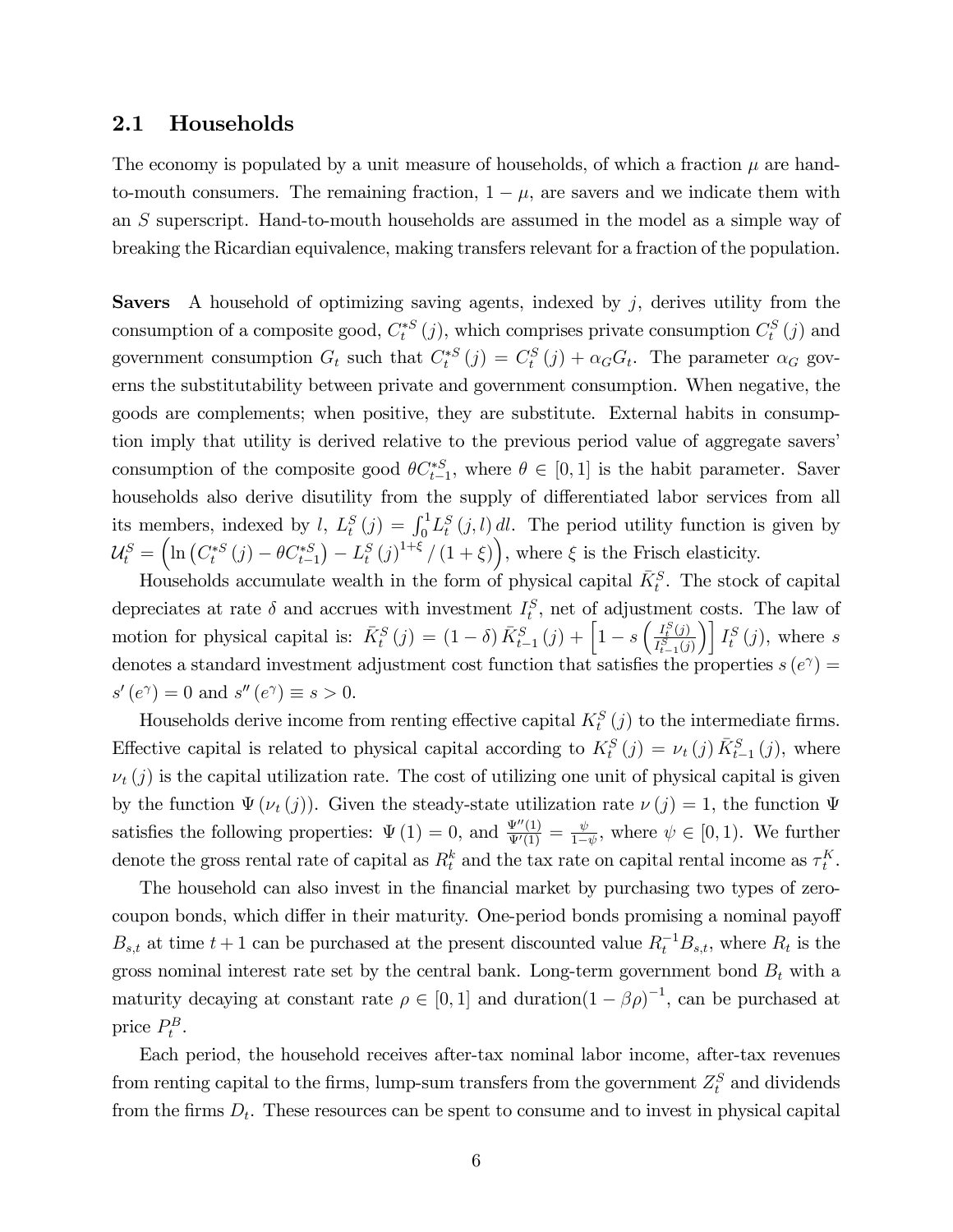and bonds. The nominal budget constraint for the saver household is:

$$
P_t (1 - \tau_t^C) C_t^S (j) + P_t I_t^S (j) + P_t^B B_t (j) + R_t^{-1} B_{s,t}
$$
  
\n
$$
= (1 + \rho P_t^B) B_{t-1} (j) + B_{s,t-1} (j) + (1 - \tau_t^L) \int_0^1 W_t (l) L_t^S (j, l) dl
$$
  
\n
$$
+ (1 - \tau_t^K) R_t^k \nu_t (j) \bar{K}_{t-1}^S (j) - \psi (\nu_t) \bar{K}_{t-1}^S (j) + P_t Z_t^S (j) + D_t (j),
$$
\n
$$
(1)
$$

where  $W_t(l)$  denotes the wage rate that applies to all household members, and  $\tau_t^C$  and  $\tau_t^L$ denote the tax rates on consumption and labor income, respectively. The household maximizes lifetime discounted utility  $\sum_{t=0}^{\infty} \beta^t \mathcal{U}_t^S$  subject to the sequence of budget constraints in  $Eq.(1).$ 

Hand-to-Mouth Households Every period, hand-to-mouth households consume all of their disposable, after-tax income, which comprises revenues from labor supply and government transfers. It is assumed that the hand-to-mouth households supply differentiated labor services, and set their wage to be equal to the average wage that is optimally chosen by the savers, as described below. Using the superscript  $N$  to indicate the non-saving, hand-to-mouth households, their budget constraint can be written as follows:

$$
(1 + \tau_t^C) P_t C_t^N (j) = (1 - \tau_t^L) \int_0^1 W_t (l) L_t^N (j, l) dl + P_t Z_t^N (j),
$$

where it is assumed that both savers and non savers face the same tax rates on consumption and labor income.

#### 2.2 Firms and Price Setting

Final good producers A perfectly competitive sector of final good firms produces the homogeneous good  $Y_t$  at time t by combining a unit measure of intermediate differentiated inputs using the technology  $Y_t = \left(\int_0^1 Y_t(i)^{\frac{1}{1+\eta p}} di\right)^{1+\eta^p}$ , where  $\eta^p$  denotes the mark-up to the prices of intermediate goods. Profit maximization yields the demand function for intermediate goods  $Y_t(i) = Y_t (P_t(i) / P_t)^{-(1 + \eta^p)/\eta^p}$ , where  $P_t(i)$  is the price of the differentiated good  $i$  and  $P_t$  is the aggregate price of the final good.

**Intermediate good producers** Intermediate firms produce using the technology  $Y_t(i)$  =  $K_t(i)^\alpha (A_t L_t(i))^{1-\alpha} - A_t \Omega$ , where  $\Omega$  is a fixed cost of production that grows with the rate of labor-augmenting technological progress  $A_t$  and  $\alpha \in [0,1]$  a parameter. It is assumed that technological progress  $A_t$  grows at the constant rate  $e^{\gamma}$ . Intermediate firms rent capital and labor in perfectly competitive factor markets. It is assumed that  $L_t$  is a bundle of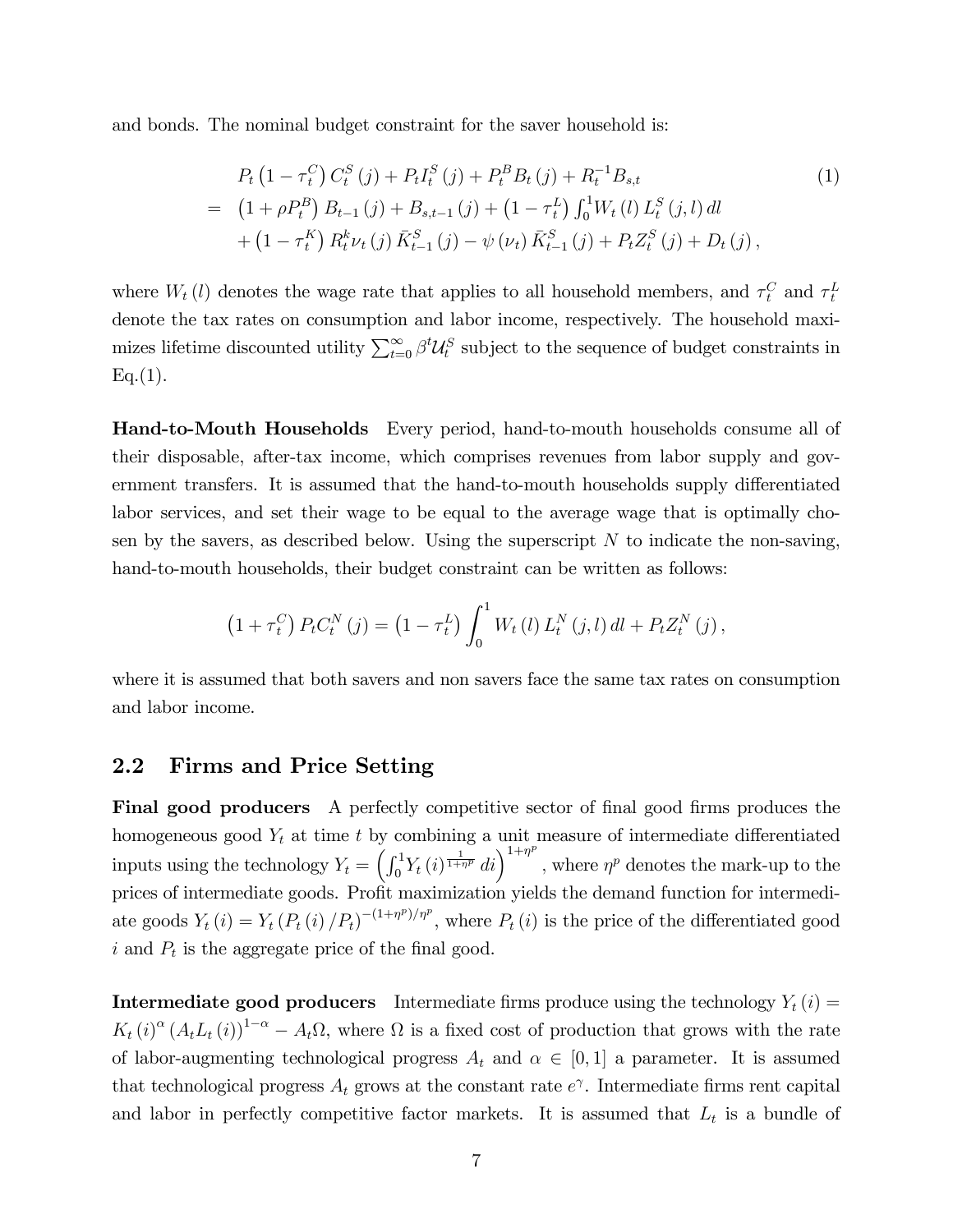all the differentiated labor services supplied in the economy, which are aggregated into a homogeneous input by a labor agency, as described below. The nominal rental rate of capital is denoted by  $R_t^K$  and the wage rate by  $W_t$ . Cost minimization implies that all firms incur the same nominal marginal cost  $MC_t = (1 - \alpha)^{\alpha - 1} \alpha^{-\alpha} (R_t^k)^{\alpha} W_t^{1 - \alpha} A_t^{-1 + \alpha}$ .

When setting prices, intermediate producers face frictions  $\dot{a}$  la Calvo, i.e., at time t a firm i can optimally reset its price with probability  $\omega^p$ . Otherwise it adjusts the price with partial indexation to the previous period inflation rate according to the rule  $P_t(i) =$  $(\Pi_{t-1})^{\chi_p} (\Pi)^{1-\chi_p} P_{t-1} (i)$ , where  $\chi_p \in [0,1]$  is a parameter,  $\Pi_{t-1} = \frac{P_{t-1}}{P_{t-2}}$  $\frac{P_{t-1}}{P_{t-2}}$  and  $\Pi$  denotes the aggregate rate of inflation at steady state.

Intermediate producers that are allowed to reset their price maximize the expected discounted stream of nominal profits:

$$
\max E_{t} \sum_{s=0}^{\infty} (\beta \omega_{p})^{s} \frac{\Lambda_{t+s}^{S}}{\Lambda_{t}^{S}} \left[ \left( \prod_{k=1}^{s} \Pi_{t+k-1}^{\chi^{p}} \Pi^{1-\chi^{p}} \right) P_{t}(i) Y_{t+s}(i) - MC_{t+s} Y_{t+s}(i) \right]
$$

subject to the demand function from the final good sector, where  $\Lambda<sup>S</sup>$  denotes the marginal utility of the savers.

#### 2.3 Wages

We assume that both savers and hand-to-mouth households are monopoly suppliers of a unit measure of differentiated labor service, indexed by  $l$ . Each period, a saver household gets an opportunity to optimally readjust the wage rate that applies to all of its workers,  $W_t(l)$ , with probability  $\omega_w$ . If the wage cannot be reoptimized, it will be increased at the geometric average of the steady state rate of inflation  $\Pi$  and of last period inflation  $\Pi_{t-1}$ , according to the rule  $W_t(l) = W_{t-1}(l) (\Pi_{t-1} e^{\gamma})^{\chi_w} (\Pi e^{\gamma})^{1-\chi_w}$ , where  $\chi_w \in [0,1]$  captures the degree of nominal wage indexation. It is assumed that the hand-to-mouth households set their wage to be equal to the average wage that is optimally chosen by the savers.

All households, including both savers and non savers, sell their labor service to a representative, competitive agency that transforms it into an aggregate labor input, according to the technology  $L_t = \left(\int_0^1 L_t(l)^{\frac{1}{1+\eta^w}} dl\right)^{1+\eta^w}$ , where  $\eta^w$  is the wage mark-up. The agency rents labor type  $L_t(l)$  at price  $W_t(l)$  and sells a homogeneous labor input to the intermediate producers at price  $W_t$ . The static profit maximization problem yields the demand function  $L_t (l) = L_t (W_t (l) / W_t)^{-(1 + \eta^w)/\eta^w}.$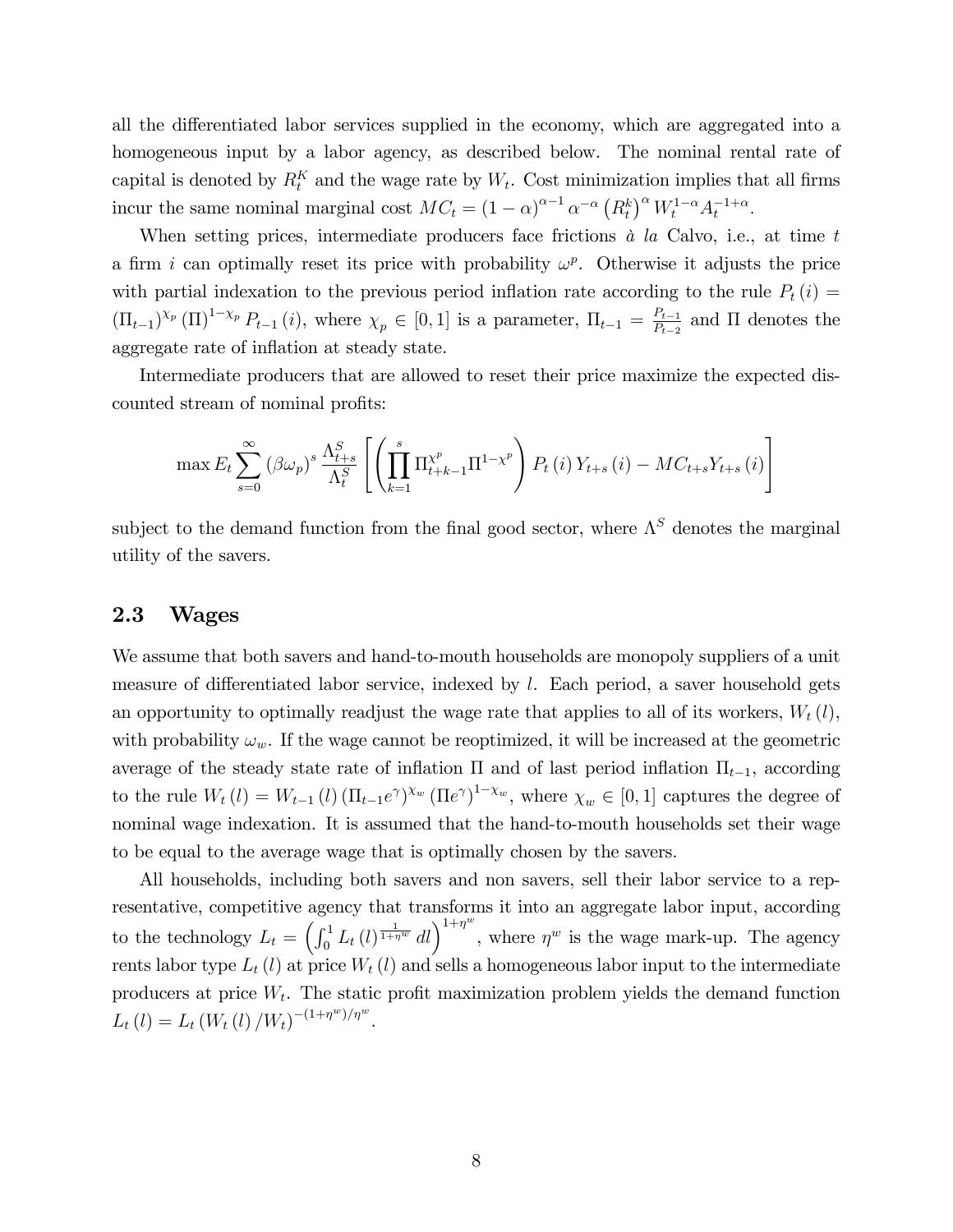#### 2.4 Government Budget Constraint

Assuming that one-period government bonds are in zero net supply, the government nominal budget constraint can be written as:

$$
P_t^B B_t + \tau_t^K R_t^K K_t + \tau_t^L W_t L_t + \tau_t^C P_t C_t = \left(1 + \rho P_t^B\right) B_{t-1} + P_t G_t + P_t Z_t, \tag{2}
$$

where  $C_t = \mu C_t^N + (1 - \mu) C_t^S$  denotes aggregate consumption and  $Z_t = \int_0^1 Z_t(j) \, dj = Z^S =$  $Z<sup>N</sup>$ , following the assumption that lump-sum transfers are identical across households. The budget constraint in Eq. (2) implies that the fiscal authority finances government expenditures, transfers, and the rollover of expiring long-term debt by raising taxes on consumption, labor and capital, and by issuing new long-term debt obligations.

#### 2.5 Monetary and Fiscal Policy

We rescale the variables entering the fiscal rules by defining  $g_t = G_t/A_t$ ,  $z_t = Z_t/A_t$  and we denote the debt-to-GDP ratio as the market value of outstanding debt divided by GDP  $s_{b,t-1} = \frac{P_{t-1}^B B_{t-1}}{P_{t-1}Y_{t-1}}$  $\frac{P_{t-1}D_{t-1}}{P_{t-1}Y_{t-1}}$ . In what follows, for each variable x, we use  $\hat{x}$  to denote the percentage deviation from its own steady state.

We consider two cases. In the *fiscal orthodoxy* case, the fiscal authority is committed to repay the entirety of public debt with future fiscal adjustments and the monetary authority is engaged in responding aggressively to deviations of inflation from its fixed target. In the *emergency budget* case, the fiscal authority creates and emergency budget that is not expected to be balanced with future surpluses and the central bank adopts a rule with a temporary ináation target meant to accommodate the emergency budget.

Fiscal Orthodoxy Under fiscal orthodoxy, the fiscal authority adjusts government spending  $\hat{g}_t$ , transfers  $\hat{z}_t$ , and tax rates on capital income, labor income, and consumption  $\hat{\tau}^J$ ,  $J \in \{K, L, C\}$  as follows:

$$
\hat{g}_t = \rho_G \hat{g}_{t-1} - (1 - \rho_G) \gamma_G \hat{s}_{b,t-1},
$$
\n(3)

$$
\hat{z}_t = \rho_Z \hat{z}_{t-1} - (1 - \rho_Z) \ \gamma_Z \hat{s}_{b,t-1} + \varepsilon_t^Z,\tag{4}
$$

$$
\hat{\tau}_t^J = \rho_J \hat{\tau}_{t-1}^J + (1 - \rho_J) \ \gamma_J \hat{s}_{b,t-1},\tag{5}
$$

where  $\hat{s}_{b,t-1}$  denotes the debt-to-GDP ratio and  $\varepsilon_t^Z \sim N(0, \sigma_z^2)$  the shock to transfers. The fiscal authority is credibly committed to repay its obligations by raising taxes and cutting expenditures and this behavior is captured by the values for the reaction parameters  $\gamma_G$ ,  $\gamma_Z$ , and  $\gamma_J^* > 0$  that are consistent with Ricardian fiscal policy.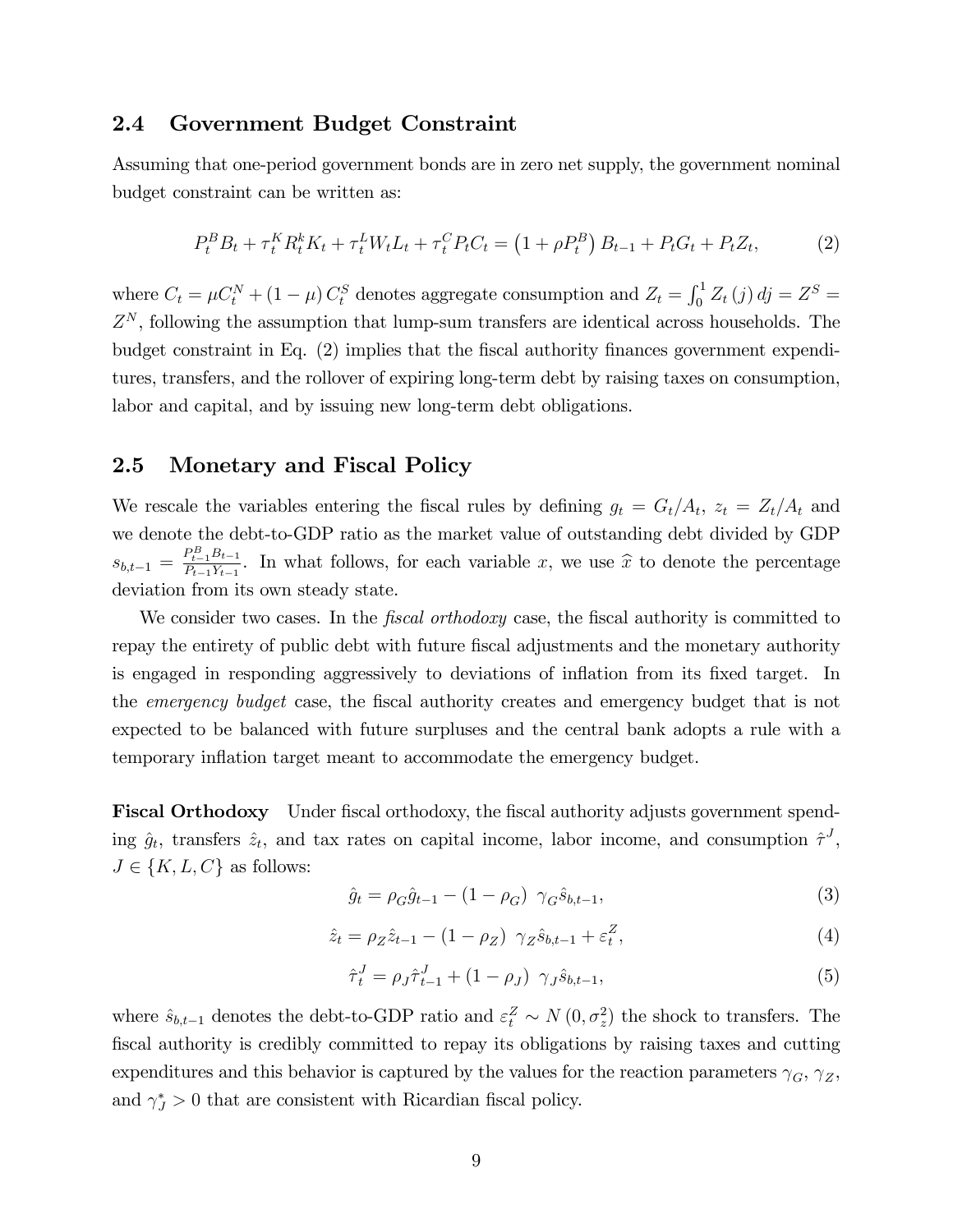Under fiscal orthodoxy the central bank is fully committed to respond strongly to inflation deviations from its *fixed* target  $\hat{\pi}_t = \ln \frac{\Pi_t}{\Pi^*}$  with the nominal rate of interest,  $\hat{R}_t$ , on one-period bond. The monetary rule is

$$
\hat{R}_t = \rho_r \hat{R}_{t-1} + (1 - \rho_r) \left[ \phi_\pi \hat{\pi}_t + \phi_y \hat{y}_t \right],
$$
\n(6)

where the parameter  $\phi_{\pi} > 1$  so that the Taylor principle is satisfied and monetary policy is active.

Emergency Budget Under the emergency budget strategy, the fiscal authority is committed to repay only a fraction of debt  $\hat{s}^T_{b,t} < \hat{s}_{b,t}$  by raising taxes and cutting expenditures. No provision is made about how the residual part of debt,  $\hat{s}_{b,t} - \hat{s}_{b,t}^T$ , the emergency budget, will be stabilized:

$$
\hat{g}_t = \rho_G \hat{g}_{t-1} - (1 - \rho_G) \gamma_G \hat{s}_{b,t-1}^T,\tag{7}
$$

$$
\hat{z}_t = \rho_Z \hat{z}_{t-1} - (1 - \rho_Z) \gamma_Z \hat{s}_{b,t-1}^T + \varepsilon_t^Z, \tag{8}
$$

$$
\hat{\tau}_t^J = \rho_J \hat{\tau}_{t-1}^J + (1 - \rho_J) \gamma_J \hat{s}_{b,t-1}^T,
$$
\n(9)

where  $J \in \{K, L, C\}$  and  $\varepsilon_t^Z \sim N(0, \sigma_z^2)$ . The parameters  $\gamma_G > 0$ ,  $\gamma_Z > 0$ , and  $\gamma_J > 0$  are consistent with Ricardian fiscal policy. The restrictions on these parameters imply that the government is committed to raise enough fiscal resources to cover the amount of debt  $\hat{s}^T_{b,t-1}$ . On the other hand, the fiscal authority is not committed to move primary surpluses to cover the amount of debt exceeding the target amount  $\hat{s}^T_{b,t-1}$ .

The fiscal stimulus is captured by a large shock to transfers  $(\varepsilon_t^Z > 0)$ . This can be interpreted as a situation in which the fiscal authority introduces an emergency budget to finance the debt-to-GDP resulting from the fiscal stimulus. The fiscal authority is committed to raise primary surpluses to cover its pre-COVID debt as Ricardian policy prescribes. Below we will explain how the level of debt  $s_{b,t}^T$  that the fiscal authority is committed to repay is determined.

The monetary authority fully cooperates with the fiscal authority by allowing inflation to temporary increase above the long-term target. This can be done by introducing a temporary time-varying inflation target  $\hat{\pi}^T_t$  $t_t$ <sup>T</sup> to accommodate the inflation needed to stabilize the emergency budget  $(\hat{s}_{b,t} - \hat{s}_{b,t}^T)$ , i.e., the fraction of the debt-to-GDP ratio that is not fiscally backed. The monetary authority responds to deviations of inflation from this temporarily higher target  $\hat{\pi}_t^T$ <sup>T</sup>. Thus, movements in the nominal interest rate  $\hat{R}_t$  will be commensurated to the deviations of inflation from the temporary inflation target, and not to the deviations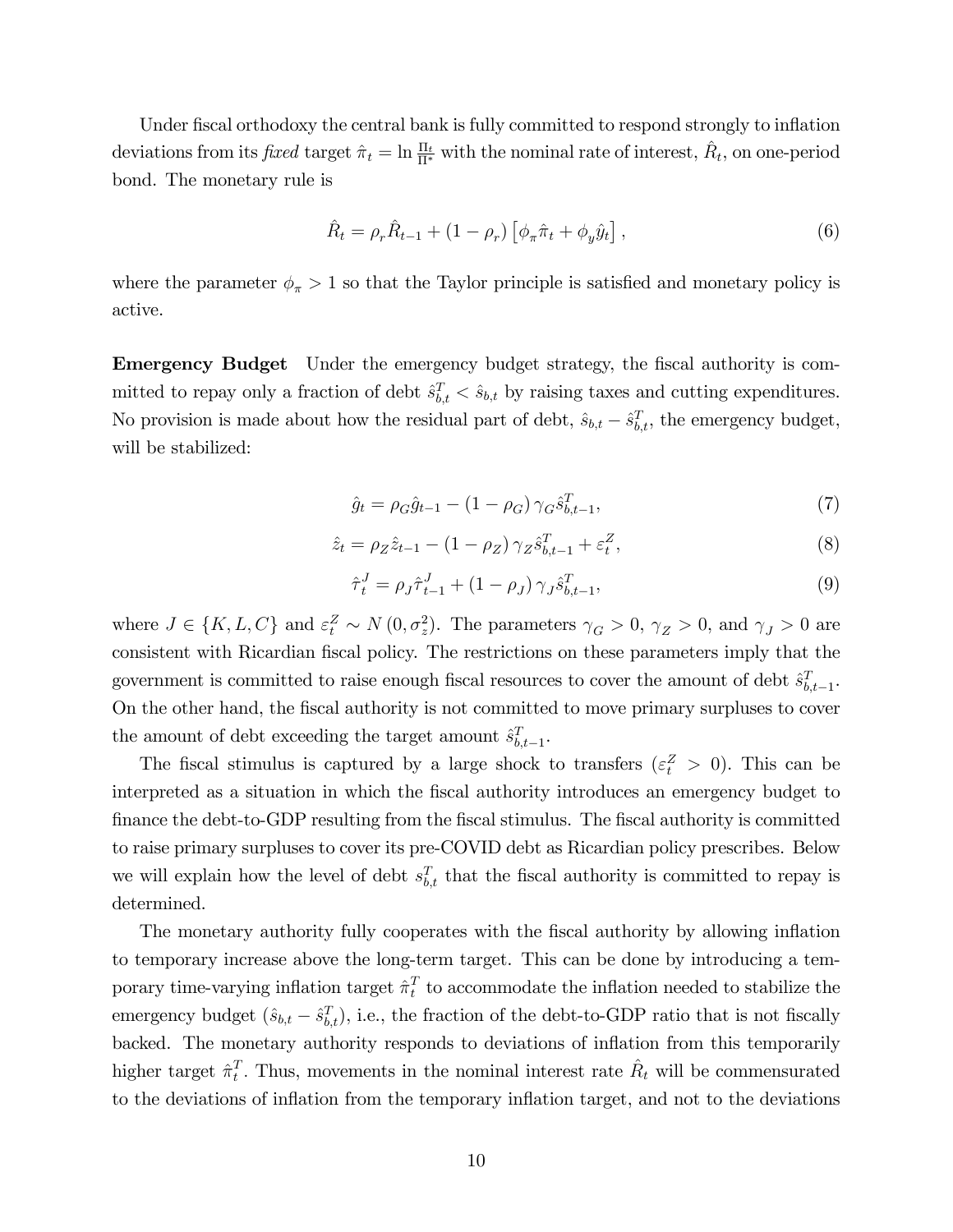from the fixed long-term target as in the fiscal orthodoxy case. This leads us to a Taylor rule modified to account for the presence of the emergency budget:

$$
\hat{R}_t = \rho_r \hat{R}_{t-1} + (1 - \rho_r) \left[ \phi_\pi \left( \hat{\pi}_t - \hat{\pi}_t^T \right) + \phi_y \hat{y}_t \right],
$$
\n(10)

where  $\phi_{\pi} > 1$  implies active monetary policy. This monetary rule implies that the central bank reacts only to inflation deviations from the time-varying target  $\hat{\pi}_t^T$  $_t^T$ . In equilibrium, this target is larger than the fixed inflation objective used in the fiscal orthodoxy case, implying that on average the central bank will tolerate a higher level of inflation. This strategy is justified by the need to let inflation rise by the exact amount necessary to stabilize the debt ascribed to the emergency budget  $\hat{s}_{b,t} - \hat{s}_{b,t}^T$ . At the same time, the central bank retains the commitment to fight excessively high levels of inflation and to return to the long-term target once the emergency budget is reabsorbed. In the next section, we will discuss how to characterize these temporary inflation targets.

The idea of the emergency budget presents some similarities with President Rooseveltís New Deal. President Roosevelt ran his Presidential campaign as fiscally conservative, but in 1933, he openly argued that there were two separate budgets. A regular federal budget for which a pledge was made to cut specific outlays. An emergency budget, which was needed to defeat the depression and which was unbalanced. In April of the same year, the United States abandoned the gold standard, disanchoring the value of the dollar from gold in a way to gain leeway in the conduct of monetary policy. Eggertsson (2008) and Jacobson, Leeper, and Preston (2019) argue that these policy decisions played a key role in ending the Great Depression.

Temporary Targets of Debt-to-Output Ratio and Inflation The fiscal and monetary rules under the emergency-budget strategy require policymakers to provide temporary targets for the debt-to-GDP ratio and inflation, which we denoted with  $s_{b,t}^T$  and  $\pi_t^T$ . These targets define the amount of the debt-to-GDP ratio not backed by future fiscal adjustments and the amount of inflation that the central bank needs to forgo to stabilize such amount. We construct a shadow economy to characterize these targets.

The same equations that characterize the equilibrium of the actual economy also govern the shadow economy. The only point of departure is that the initial \$2.6-trillion dollars shock to transfers does not affect the shadow economy. All other shocks, including the shock that have started the recession, would hit both the actual economy and the shadow economy. Furthermore, in the shadow economy fiscal and monetary policies are Ricardian and respond to inflation and previous period's debt-to-GDP ratio of the shadow economy.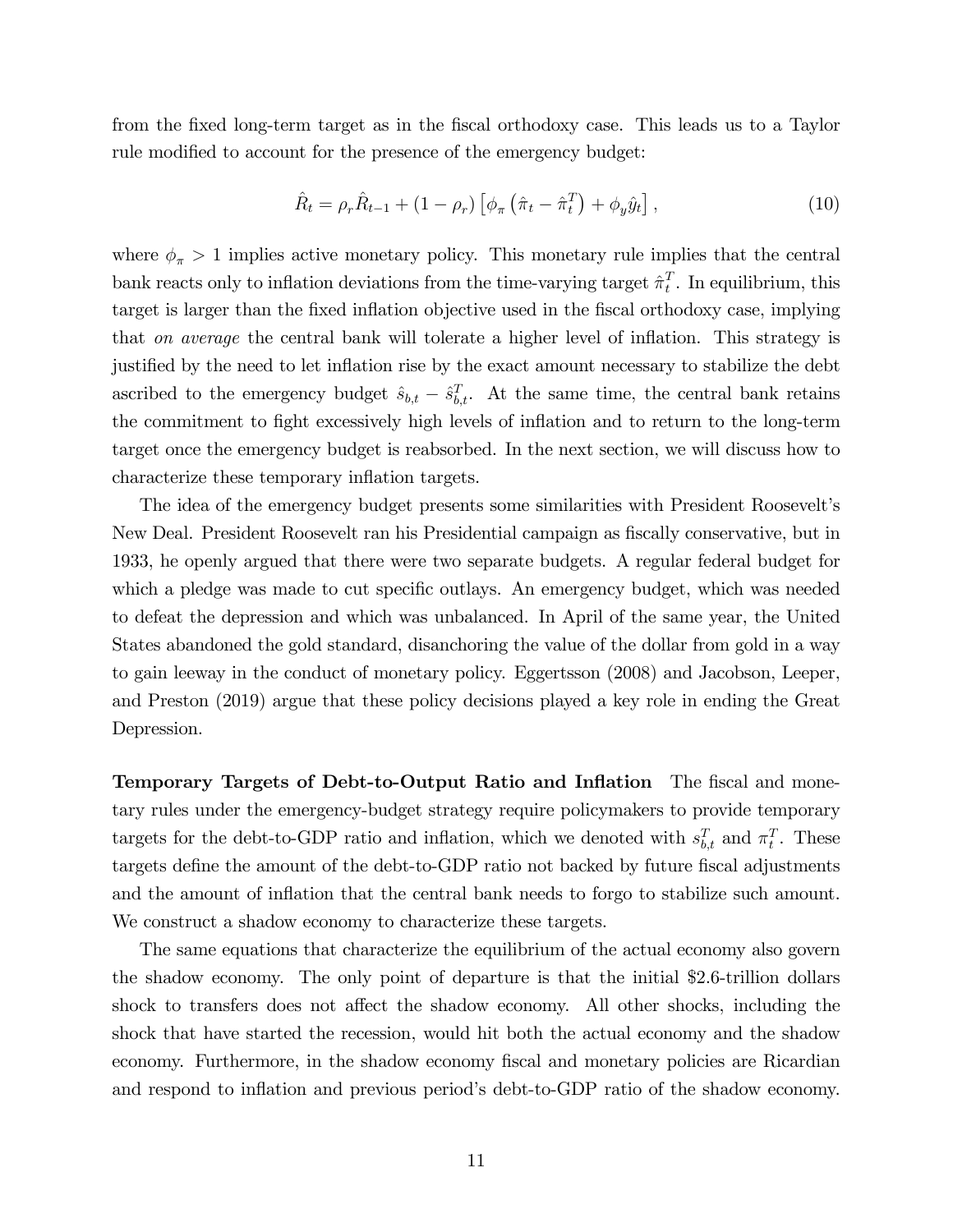Hence, by construction, the shadow economy returns the dynamics of inflation and debt-to-GDP ratio in the counterfactual scenario in which the fiscal stimulus was not undertaken and so the monetary- and fiscal-policy mix would be Ricardian.

It also follows that the debt-to-GDP ratio in the shadow economy precisely isolates the portion of debt that does not depend on the fiscal stimulus and hence is not financed with the emergency budget. To balance that portion of the debt-to-GDP ratio, the fiscal authority is fully committed to raise future surpluses. Thus, the target debt-to-GDP ratio  $\hat{s}^T_{b,t-1}$  in the fiscal rules  $(7)-(9)$  corresponds to the debt-to-GDP ratio in the shadow economy, which we denote by  $\hat{s}^*_{b,t}$ .

The fiscal authority will not be responsible to adjust taxes or expenditures to stabilize the remaining fraction of debt, which is given by the difference  $\hat{s}_{b,t-1} - \hat{s}_{b,t-1}^T$ , where  $s_{b,t-1}$  is the debt-to-GDP ratio in the actual economy. It should be noted that the size of the emergency budget to finance the debt-to-GDP ratio resulting from the \$2.6-trillion fiscal stimulus is endogenous, as the actual size of the debt-to-GDP ratio to be stabilized depends on the effects of the stimulus on the equilibrium outcome (e.g., output, tax revenues, transfers, etc.) in the actual economy. This makes the fraction of debt that the government is not committed to stabilize with future fiscal adjustments to vary over time. In other words, policymakers are not committed to repay the increase in the debt-to-GDP ratio resulting from the fiscal stimulus. However, they remain committed to raise taxes and lower expenditures to stabilize the pre-existing amount of the debt-to-GDP ratio.

We now turn our attention to the temporary state-dependent inflation target in the monetary rule (10). The central bank needs to choose this temporary target so that ináation can rise just by the amount necessary to stabilize the emergency budget,  $(\hat{s}_{b,t-1} - \hat{s}_{b,t-1}^T)$ . Again, the shadow economy we have defined in this section comes handy. Indeed, the difference between the equilibrium inflation in the actual economy and the equilibrium inflation in the shadow economy can be shown to give us the right amount of inflation needed to wear away the fraction of the debt financed with the emergency budget. Therefore, we write the temporary inflation target  $\pi_t^T$  in the rule of the actual economy as the difference between the two equilibrium inflation rates in the two economies; that is,  $\hat{\pi}_t^T \equiv \hat{\pi}_t - \hat{\pi}_t^*$ , where  $\pi_t^*$ denotes the equilibrium inflation rate in the shadow economy.

Endowed with these intuitions, we then can rewrite the monetary and fiscal rules  $(7)-(10)$ as follows

$$
\hat{g}_t = \rho_G \hat{g}_{t-1} - (1 - \rho_G) \gamma_G \hat{s}_{b,t-1}^*,\tag{11}
$$

$$
\hat{z}_t = \rho_Z \hat{z}_{t-1} - (1 - \rho_Z) \gamma_Z \hat{s}_{b,t-1}^* + \varepsilon_t^Z, \tag{12}
$$

$$
\hat{\tau}_t^J = \rho_J \hat{\tau}_{t-1}^J + (1 - \rho_J) \gamma_J \hat{s}_{b,t-1}^*,\tag{13}
$$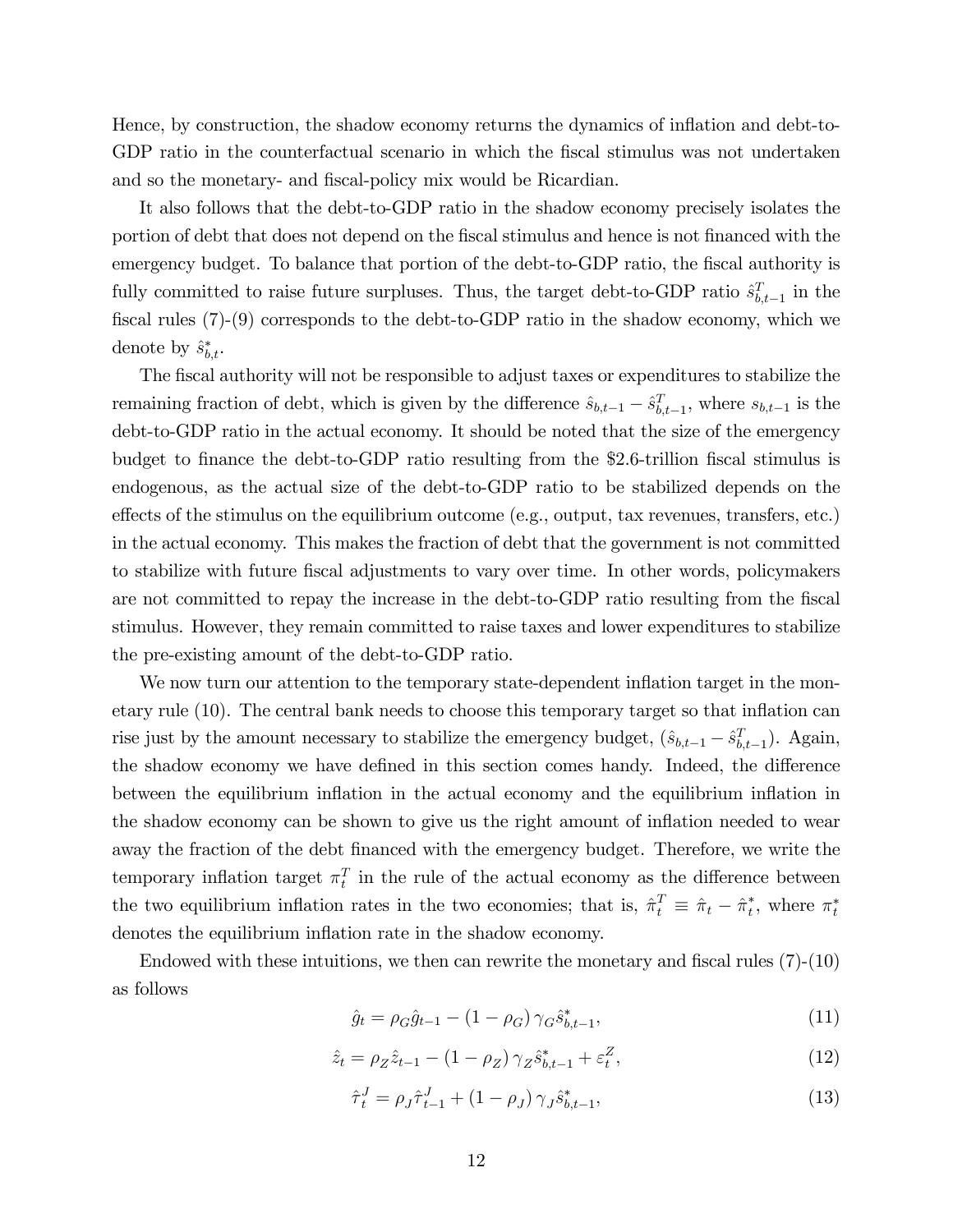with  $J \in \{K, L, C\}$  and

$$
\hat{R}_t = \rho_r \hat{R}_{t-1} + (1 - \rho_r) \left[ \phi_\pi \hat{\pi}_t^* + \phi_y \hat{y}_t \right],
$$
\n(14)

where the starred variables are defined in the shadow economy described earlier.

Note that these rules belong to the broader class of shock-specific rules introduced by Bianchi and Melosi (2019). To see this, note that policymakers respond with different strength to the changes in debt, inflation, and output resulting from the large fiscal stimulus shock. Following a positive transfer shock to be financed with the emergency budget strategy, the temporary inflation target of the central bank will increase, as we shall show. Such increase in the target would lead the central bank to respond more aggressively when inflation is below the fixed long-term target and to be more accommodative when inflation runs *above* the fixed long-term inflation target. Interestingly, the FOMC has discussed the suitability of a similar asymmetric approach to inflation stabilization in its meeting of 28 and 29 January 2020 as reported by the minutes of that meeting on page 10. Bianchi, Melosi, and Rottner (2019) show that this type of asymmetric monetary rules re-anchor ináation expectations to the long-term inflation objective and correct the deflationary bias arising in a low interest rate environment.

Loglinear Approximation and Model Solution The model is log-linearized around the steady state (transfers and primary surplus are linearized). Once the equations of the shadow economy are added to the equations of the actual economy, including the rules expressed as shock-specific rules as in equation  $(11)-(14)$ , the model can be solved using off-the-shelf methods for linear rational expectations models. Appendix A presents the complete set of linearized equations.

## 3 Calibration

The model is calibrate to the U.S. economy at quarterly frequency, relying largely on the estimates by Leeper, Traum, and Walker (2017) over the period 1955Q1 through 2014Q2. Calibrated parameter values, along with their description and source are reported in Table 1. Starting with the parameters that characterize household preferences, we follow Leeper, Traum, and Walker (2017) in setting the inverse Frish elasticity  $\xi$  to 1.77, the external habit parameter  $\theta$  to 0.99 and the coefficient governing the substitutability between private and public consumption  $\alpha^G$  to  $-0.24$ . The discount factor  $\beta$  is set to 0.999 in order to match a real interest rate of 1.1%. We follow Kaplan, Violante, and Weidner (2014) and we set the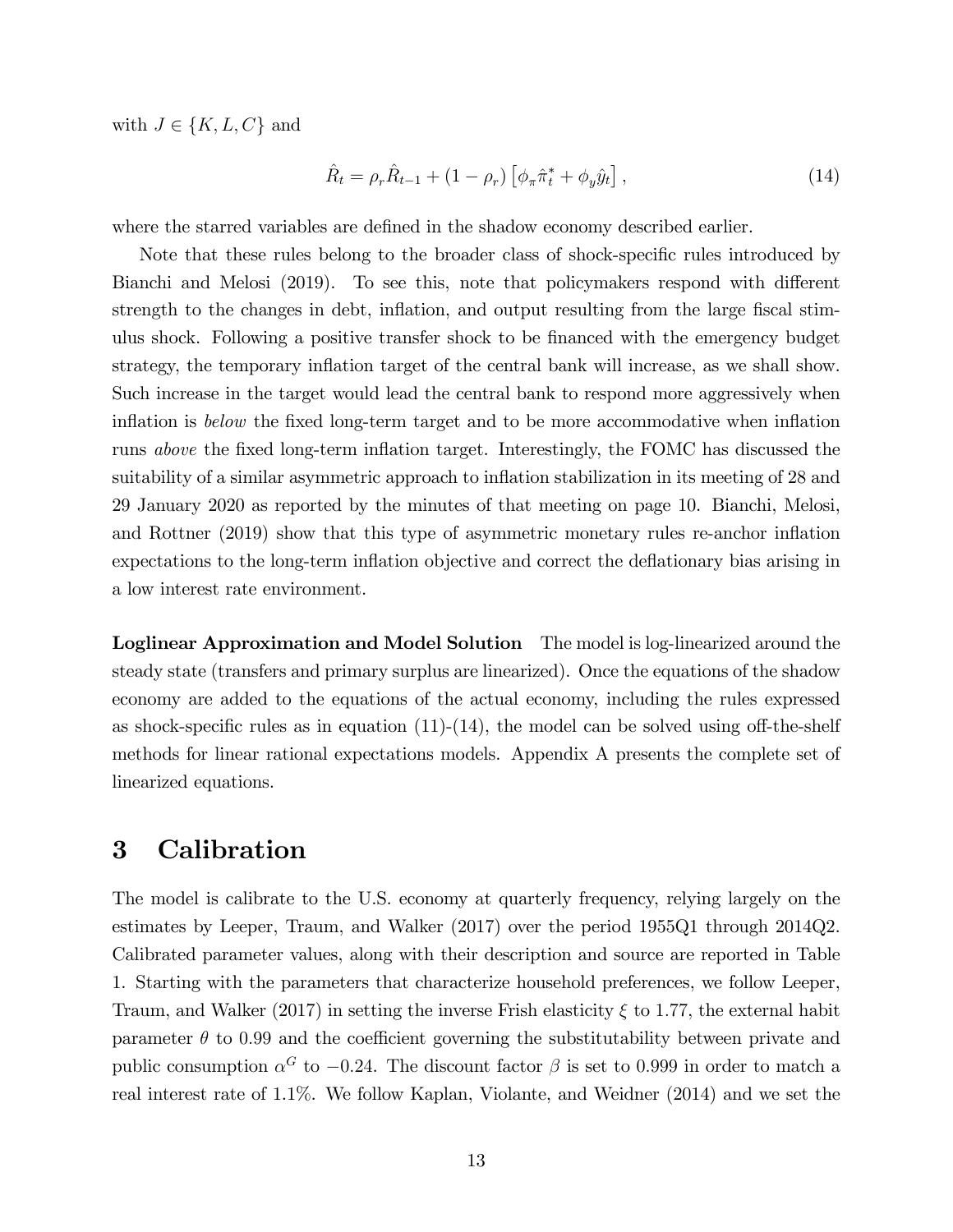| Calibration                      |                                                  |             |                            |  |  |
|----------------------------------|--------------------------------------------------|-------------|----------------------------|--|--|
| Parameters                       | Description                                      | Value       | Target/source              |  |  |
| Preferences                      |                                                  |             |                            |  |  |
| $\beta$                          | Discount factor                                  | 0.999       | Real rate 1.4%. (FOMC SEP) |  |  |
| $\xi$                            | Inverse Frisch elasticity                        | 1.770       | Leeper et al. $(2017)$     |  |  |
| $\theta$                         | Habit formation                                  | 0.990       | Leeper et al. $(2017)$     |  |  |
| $\alpha^G$                       | Substitutability of private vs. gov. consumption | $-0.240$    | Leeper et al. $(2017)$     |  |  |
| Frictions and technology         |                                                  |             |                            |  |  |
| $100\gamma$                      | Steady-state log growth rate of technology       | 0.250       | Leeper et al. $(2017)$     |  |  |
| $\mu$                            | Share of hand-to-mouth households                | 0.11        | Kaplan et al. $(2014)$     |  |  |
| $\alpha$                         | Elasticity in production function                | 0.330       | Leeper et al. $(2017)$     |  |  |
| $\delta$                         | Capital depreciation rate                        | 0.025       | Leeper et al. $(2017)$     |  |  |
| $\boldsymbol{s}$                 | Investment adjustment cost                       | 5.460       | Leeper et al. $(2017)$     |  |  |
| $\psi$                           | Capital utilization cost                         | 0.160       | Leeper et al. $(2017)$     |  |  |
| $\omega_p$                       | Price Calvo parameter                            | 0.920       | Leeper et al. $(2017)$     |  |  |
| $\omega_w$                       | Wage Calvo parameter                             | 0.910       | Leeper et al. $(2017)$     |  |  |
| $\chi_p$                         | Price indexation                                 | 0.060       | Leeper et al. $(2017)$     |  |  |
| $\chi_w$                         | Wage indexation                                  | 0.180       | Leeper et al. $(2017)$     |  |  |
| $\eta_p$                         | Price markup                                     | 0.140       | Leeper et al. $(2017)$     |  |  |
| $\eta_w$                         | Wage markup                                      | 0.140       | Leeper et al. $(2017)$     |  |  |
| Monetary authority               |                                                  |             |                            |  |  |
| $\phi_{\pi}$                     | Interest rate response to inflation              | 2.000       | See Section 3              |  |  |
| $\phi_y$                         | Interest rate response to output                 | 0.100       | See Section 3              |  |  |
| $\rho_r$                         | Interest rate smoothing                          | 0.710       | Leeper et al. $(2017)$     |  |  |
| Fiscal authority                 |                                                  |             |                            |  |  |
| $\rho$                           | Debt maturity decay rate                         | 0.959       | CBO (2020)                 |  |  |
| $\tau^L$                         | Steady-state tax rate on labor                   | 0.186       | Leeper et al. $(2017)$     |  |  |
| $\tau^K$                         | Steady-state tax rate on capital                 | 0.218       | Leeper et al. $(2017)$     |  |  |
| $\tau^C$                         | Steady-state tax rate on consumption             | $\,0.023\,$ | Leeper et al. $(2017)$     |  |  |
| $\rho_i$                         | Persistence of G, and tax rates $i = G, K, L$    | 0.980       | Estimated                  |  |  |
| $\rho_Z$                         | Persistence of transfers rule                    | 0.500       | Calibrated                 |  |  |
| $\gamma_G$                       | Debt response with G                             | 0.260       | Leeper et al. $(2017)$     |  |  |
| $\gamma_Z$                       | Debt response with transfers                     | 0.220       | Calibrated                 |  |  |
| $\gamma_i$                       | Debt response, for $i = \tau^K, \tau^L$          | 0.220       | Calibrated                 |  |  |
| $\gamma_C$                       | Debt response with consumption taxes             | 0.000       | See Section 3              |  |  |
| Steady state calibration targets |                                                  |             |                            |  |  |
| $s_{gc}$                         | Government expenditures to GDP ratio             | 0.110       | Leeper et al. $(2017)$     |  |  |
| $s_b$                            | Debt to annualized GDP ratio                     | 0.600       | Leeper et al. $(2017)$     |  |  |

Table 1: Calibrated values for model parameters and steady-state targets.

share of hand-to-mouth household  $\mu$  to match the poor hand-to-mouth consumers 0.11.<sup>2</sup>

The values of all parameters governing technology and the frictions in price and wage setting are also taken from Leeper, Traum, and Walker (2017). Namely, with regards to the technological parameters, the steady state quarterly growth rate of technology  $100 * e^{\gamma}$  is set to 0.25, the elasticity of output to capital in the production function  $\alpha$  takes the value of 0.33, the rate of capital depreciation  $\delta$  is set to 0.025, and the parameters governing the convexity

<sup>&</sup>lt;sup>2</sup>As shown in that paper, including the wealthy hand-to-mouth consumers, who are people owning illiquid assets and short of cash, would increase this parameter to 0:33%. Results would not qualitatively change if we used this larger number.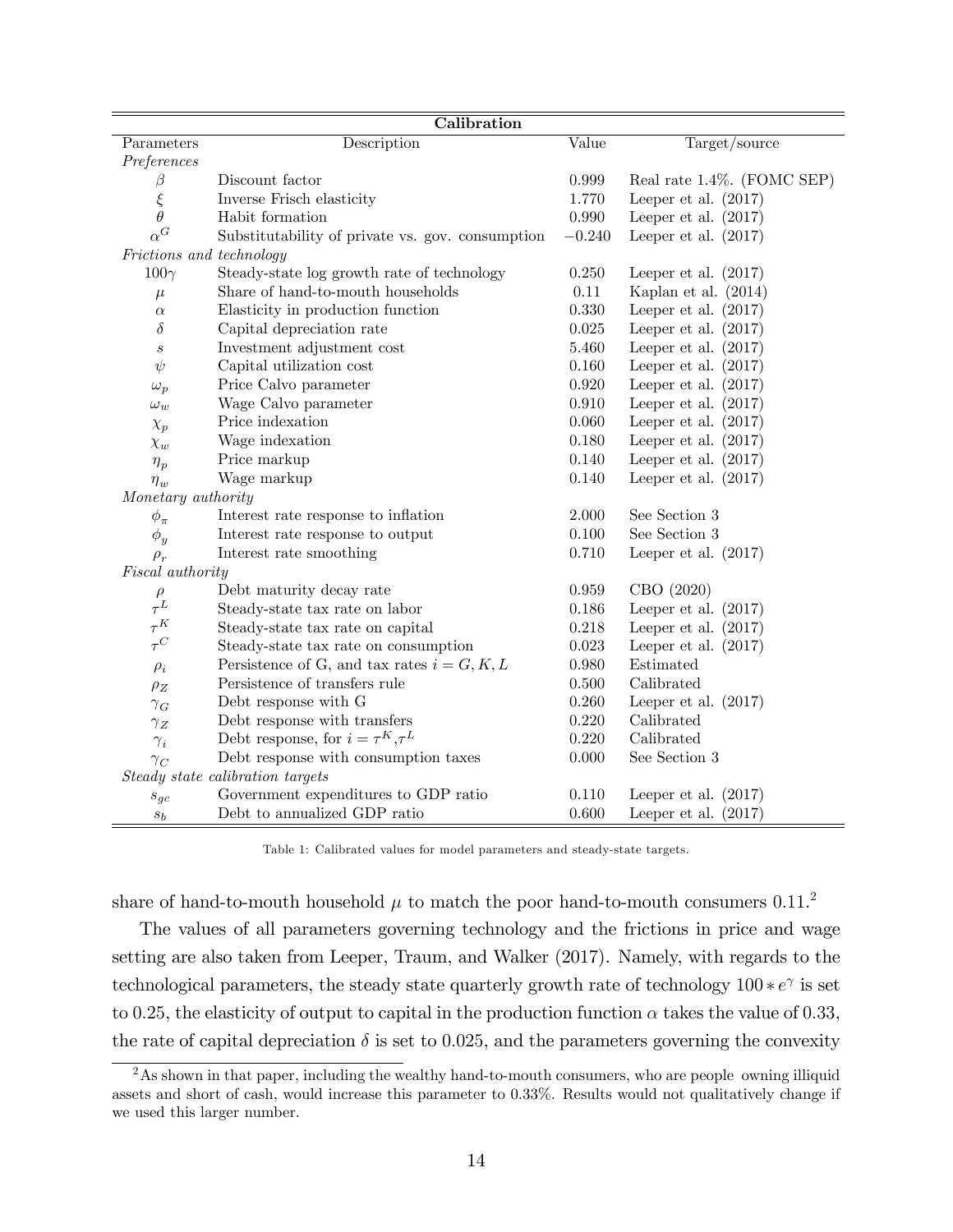of the investment adjustment cost function and of the capital utilization cost function are set to 5:46, and 0:16, respectively. As for the parameters related to the pricing frictions, the Calvo parameters for prices and wages are set to 0:92 and 0:91, respectively, the steady state markups are both set to 0.14, and the parameters governing indexation are set to 0.06 for prices and 0:18 for wages, respectively.

Steady-state fiscal variables are also implied by the same parameterization as in Leeper, Traum, and Walker (2017). Specifically, the decay rate of the maturity of long-term bonds,  $\rho$ , is set to 0.9593 to match an average duration of six years estimated by Congressional Budget Office (2020). We also assume a steady state debt to GDP ratio of  $60\%$  (240% with respect to quarterly GDP). This number is above the historical average. The conclusions of our paper would not be affected by lower values because the emergency budget does not apply to the pre-existing debt. The share of government consumption in GDP is set to the value of 0.11. The steady-state tax rates on capital, labor and consumption are set to 0.218, 0.186 and 0.023, respectively.

Moving to the coefficients that characterize the behavior of the monetary authority, we set the interest rate response to inflation in the monetary regime  $\phi_{\pi}$  to the conventional value of 2, the response to output  $\phi_y$  to 0.1 and the smoothing coefficient  $\rho_r$  to 0.71 as estimated by Leeper, Traum, and Walker (2017).

The debt responses of transfers, as well as capital and income tax rates,  $\gamma_Z$ ,  $\gamma_K$ , and  $\gamma_L$ , are set so as to drive the debt-to-GDP ratio to its steady state value of 60% in twenty years in the case of fiscal orthodoxy.<sup>3</sup> In doing this, we assume that the adjustment (in deviation from the steady-state value) to achieve this objective is the same across these three fiscal tools. This yields a coefficient for  $\gamma_Z$ ,  $\gamma_K$ , and  $\gamma_L$  equal to 0.22. The response of government consumption to the evolution of the debt-to-GDP ratio,  $\gamma_G$ , is set to equal the value estimated by Leeper, Traum, and Walker (2017). The consumption tax rate  $\gamma_C$ is assumed to be constant. We estimate the serial correlation coefficients in the fiscal rule using the time series constructed by Leeper, Traum, and Walker (2017) and described in their online appendix.

# 4 Policy Evaluation

We initialize the economy with the value of the debt-to-GDP ratio estimated by the CBO for year 2019. We then calibrate the 2020 transfer shock using the CARES act fiscal stimulus

<sup>&</sup>lt;sup>3</sup>After twenty years, the debt-to-GDP ratio is very similar across both policy strategies.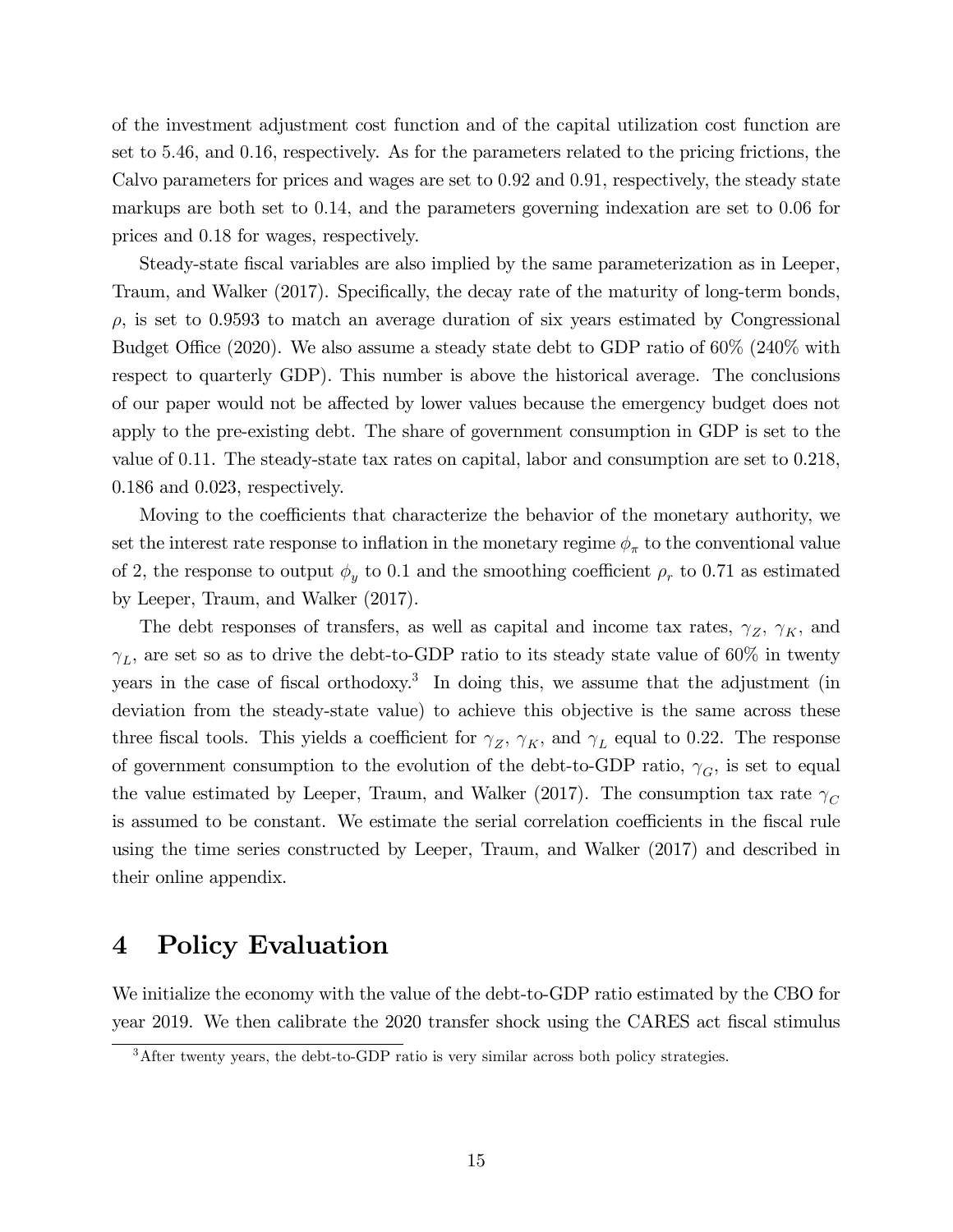package as shown below.<sup>4</sup> We then trace the response of the model economy under fiscal orthodoxy and the emergency budget scenarios. Recall that the two cases only differ with respect to the way policymakers finance the increase in the debt-to-GDP resulting from the \$2.6-trillion fiscal stimulus. Technically, this implies that under the emergency budget scenario, the debt-to-GDP ratio in the shadow economy corresponds to the pre-shock debtto-GDP ratio in the actual economy as policymakers address the pre-existing level of debt with Ricardian policies. In what follows, we are interested in taking into account how the initial stock of debt affects the macroeconomic outlook in the two scenarios. Thus, we are not plotting simple impulse response functions to the large transfer shock but we also take into consideration the sizable pre-existing government debt that policymakers aim to repay with higher distortionary taxes or transfers, which lowers the non savers' consumption.

We do not take a stand on the size of the recession due to the COVID-19 outbreak, given that there is still considerable uncertainty around the exact magnitude and duration of the shock. Introducing the COVID-19 shock would not alter our analysis below, which is focused on the difference between the fiscal orthodoxy and emergency budget policy strategies. This is because we assume that the increase of the debt-to-GDP ratio due to the contraction in GDP following the COVID-19 shock will not be financed by the emergency budget. Therefore, policymakers will follow Ricardian policies with respect to this additional debt. Designing an emergency budget to finance the whole fiscal consequences of the COVID-19 shock would require policymakers to fully understand the economic effects of the pandemic as the emergency budget is introduced. We think that at this stage, this is not a plausible assumption.

#### 4.1 Calibration of Shocks and Initial Conditions

To calibrate the shock  $\varepsilon_{z,t}$  to transfers in 2020, we start from the equation that characterizes the *direct* effect of transfer shocks on the log deviations of the debt-to-GDP ratio from its own steady state:

$$
\frac{\partial \widehat{s}_{b,t}}{\partial \varepsilon_{z,t}} = \frac{z}{b} \left( 1 - \rho_Z \right)^{-1} \frac{\partial \widehat{z}_t}{\partial \varepsilon_{z,t}} \tag{15}
$$

where  $\widehat{s}_{b,t}$  denotes the log-deviations of the debt-to-GDP ratio from its steady state level, z and b denote the steady-state detrended transfers and debt,  $\hat{z}_t$  denotes transfers in deviations from steady state and  $\rho_Z$  denotes the serial correlation in the transfers rule. Since transfers follow an exogenous  $AR(1)$  process in our model,  $(1 - \rho_Z)^{-1} \frac{\partial \hat{z}_t}{\partial \varepsilon_{z,t}}$  equals the total change in transfers from time t to infinity owing to the time-t shock  $\varepsilon_{z,t}$ .

 $4$ Although this package also includes an increase in government consumption, most of the fiscal stimulus results in an increase in transfers.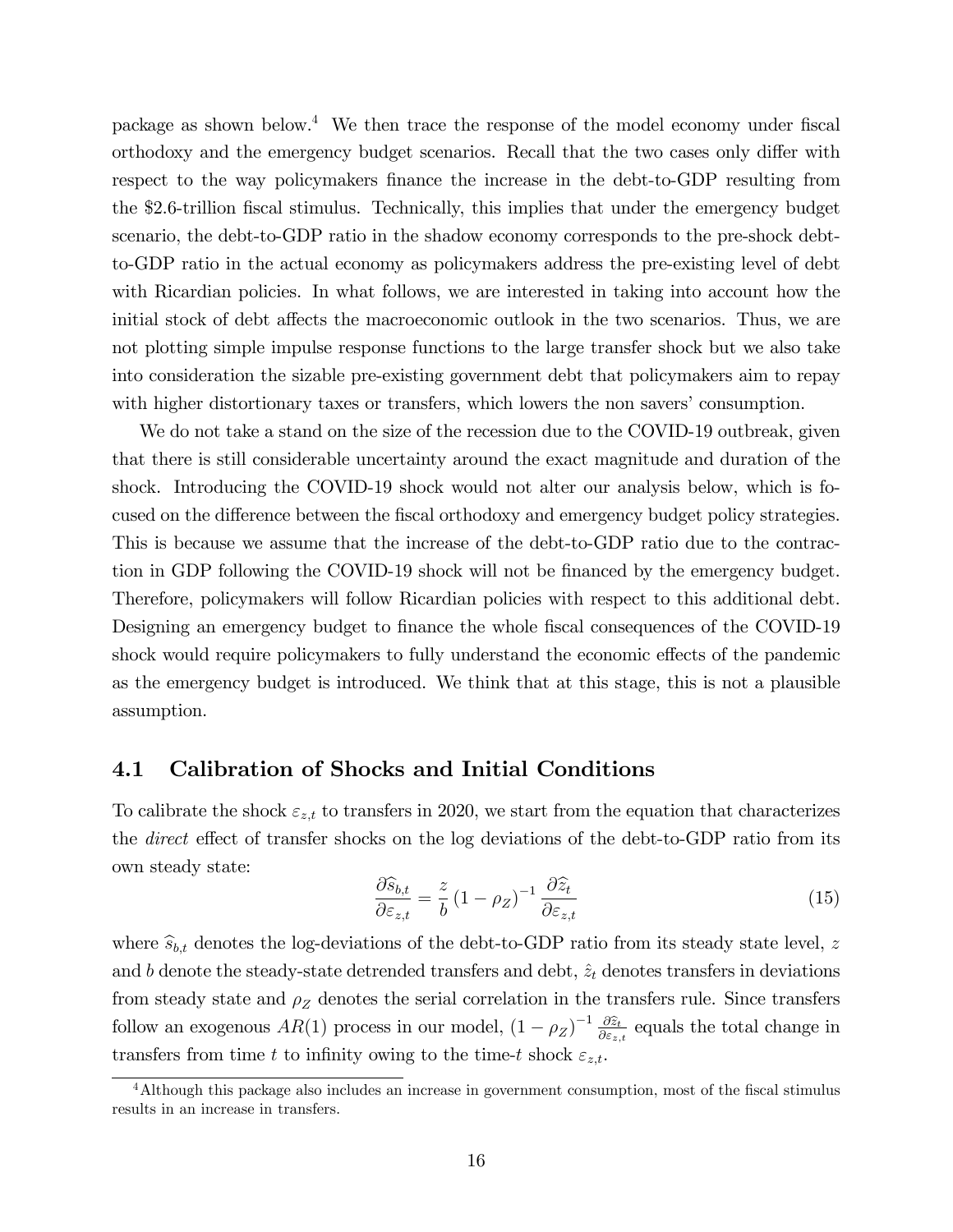We use the increase in the debt-to-GDP ratio due to the stimulus to calibrate the lefthand side of equation (15) and with the knowledge of z and b we calibrate the magnitude of the shock to transfers as follows:

$$
\frac{\partial \widehat{z}_t}{\partial \varepsilon_{z,t}} = \frac{b}{z} \left( 1 - \rho_Z \right) \frac{\partial \widehat{s}_{b,t}}{\partial \varepsilon_{z,t}} \tag{16}
$$

According to the CBO, the U.S. government debt was equal to 16.8 trillions in 2019; 79 percent of the U.S. GDP of the same year. If we add the \$2.6 trillion stimulus to the 2019 stock of debt, the U.S. debt-to-GDP ratio rises to 89 percent of 2019 GDP.

We use the associated log increase in the debt-to-GDP ratio due to the fiscal stimulus to calibrate the derivative  $\partial \hat{s}_{b,t}/\partial \varepsilon_{z,t}$ , which we plug into equation (16) to get the initial size of the shocks to transfers.

We denote the initial debt-to-GDP ratio in both the actual economy and the shadow economy with  $\widehat{s}_{b_0}^*$ . We initialize this debt as follows:

$$
\widehat{s}_{b_0}^* = \ln\left[\frac{s_{b,CBO}}{s_b}\right],\tag{17}
$$

where  $s_{b,CBO}$  is the CBO estimate of the 2019 U.S. debt-to-GDP ratio (i.e., before the 2020 fiscal stimulus) and  $s<sub>b</sub>$  denotes the steady-state debt-to-GDP ratio, which we set to be equal to 60%. The debt in deviation from its trend is initialized consistently  $(\hat{b}_0^* = \hat{s}_{b,0}^*$  and  $\hat{b}_0 = \hat{s}_{b,0}$ as  $\hat{y}_0$  is assumed to be zero).

#### 4.2 Fiscal Space

We present the results of our empirical exercise by plotting the path of key macroeconomic variables as they revert to their stationary equilibrium following a shock to government transfers and starting from an initial condition of government debt that is 19 percentage points above its steady-state equilibrium. Figure 1 represents the dynamics of key macroeconomic aggregates: output, consumption, and investment in the first row, the real interest rate, inflation, and the nominal interest rate in the second row. Figure 2 reports the behavior of the fiscal variables, which include the debt-to-GDP ratio, the primary surplus, and government consumption in the first row, and the tax rate on labor income, the tax rate on capital income, and transfers as a fraction of GDP in the second row. In both figures and for each panel, the dashed black line represents the path under Öscal orthodoxy, that is, assuming that all debt is stabilized by the Öscal authority appropriately raising taxes and cutting on government expenditures. The solid blue line represents instead the case in which the fiscal authority does not take an explicit responsibility for balancing the \$2.6-trillion emergency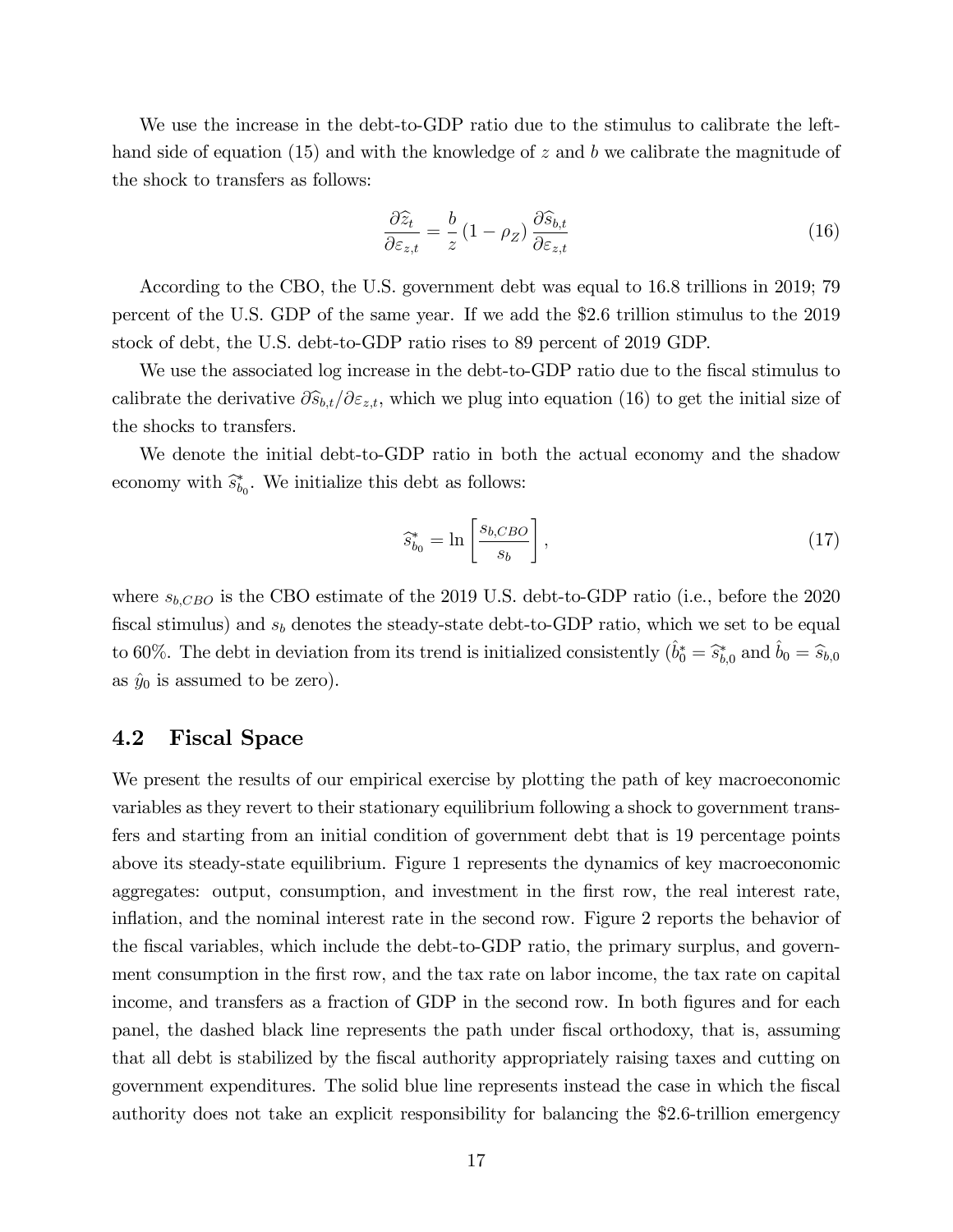

Figure 1: Transitional Dynamics of Key Macroeconomic Aggregates: Fiscal Orthodoxy vs. Emergency Budget. Under the Fiscal Orthodoxy scenario (black dashed line), the entirety of the debt-to-GDP ratio is stabilized by the fiscal authority. In the Emergency budget scenario (solid blue line), the COVID fiscal stimulus is assigned to an emergency budget with no fiscal backing.

budget, in a coordinated attempt with the central bank to use monetary policy to stabilize this fraction of public debt.

Fiscal orthodoxy We first describe the response of the model economy in the case of fiscal orthodoxy (black dashed line). Starting from the behavior of the real macroeconomic aggregates in Figure 1, we observe that the massive fiscal stimulus only produces a shortlived increase in output with a peak impact of about  $2\%$ . The expansionary effects of the stimulus persist for three quarters reflecting the rise in consumption from the hand-to-mouth households. The central bank's commitment to fight inflation implies a higher real interest rate and investment falls, as capital taxes rise (see Figure 2).

The main take-away from this exercise is that the Öscal space to respond to the COVID shock is limited. Under fiscal orthodoxy, expectations of future tax rises generate a negative wealth effect which bears negatively on the consumption decision of savers. As a result, the positive impact of the expansionary fiscal policy dies out as the direct effect of transfers on hand-to-mouth consumption fades away. We note that the expansionary effects of the fiscal stimulus in Figure 1 should be considered as an upper-bound to the short-run effects of fiscal transfers, as our environment abstracts from the specific features of the spreading of the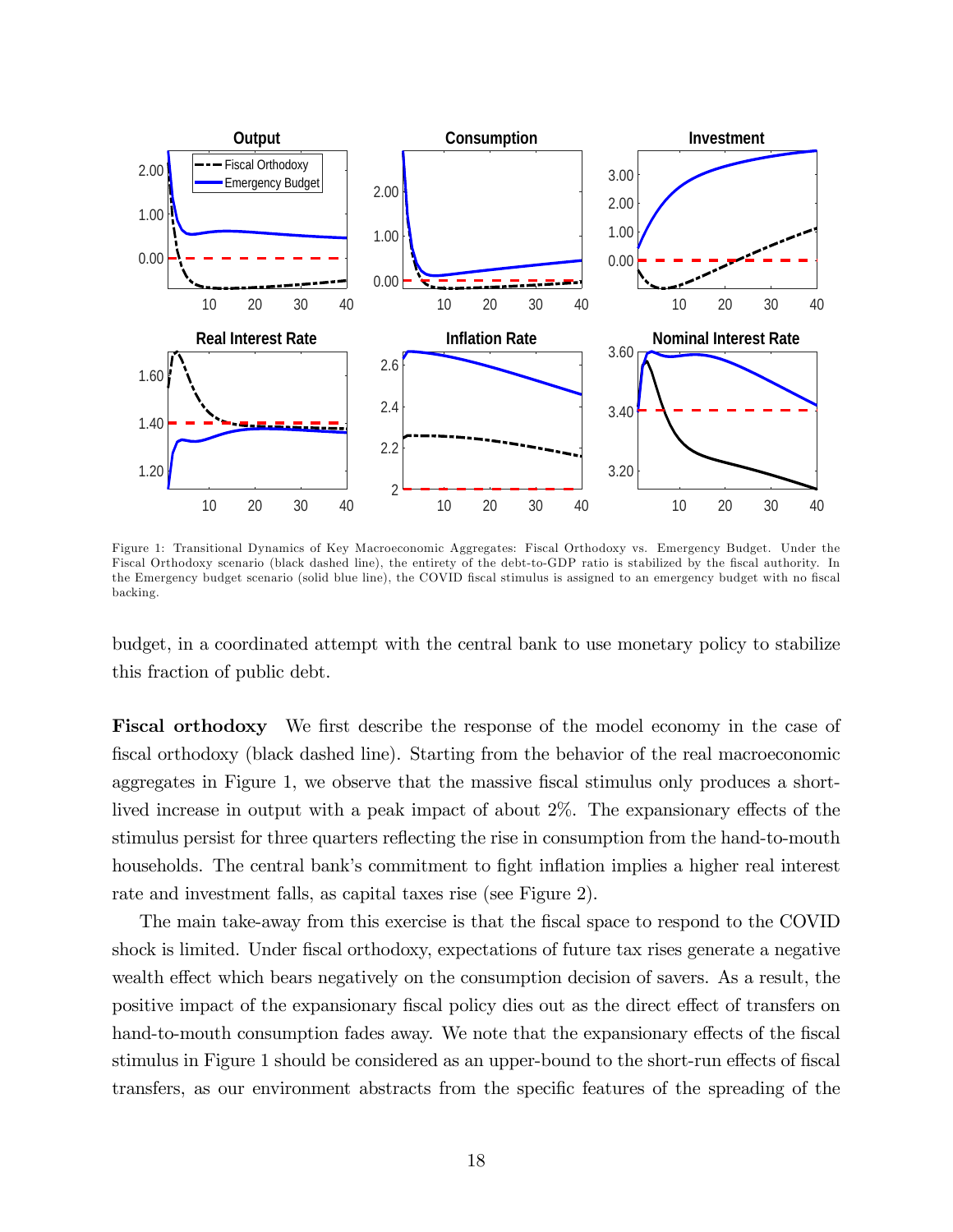

Figure 2: Transitional Dynamics of Fiscal Variables: Fiscal Orthodoxy vs. Emergency Budget. Under the Fiscal Orthodoxy scenario (black dashed line), the entirety of the debt-to-GDP ratio is stabilized by the fiscal authority. In the Emergency budget scenario (solid blue line), the COVID fiscal stimulus is assigned to an emergency budget with no fiscal backing.

COVID-19, such as the lockdown in several sectors of the economy, which would decrease the short-run impact of fiscal multipliers.

Emergency budget In the case where the fiscal and monetary authorities coordinate to stabilize the amount of government debt that directly relates to the emergency budget, the real interest rate falls, as inflation rises. In turn, the persistent fall in real interest rates induces a sharp increase in consumption and investment, which stimulates production for over Öve years, with a peak on impact of about 2.3%. Figure 3 illustrates the targets of the coordinated monetary- and Öscal-policy mix that produces an escape from the limited room that the fiscal and the monetary authorities have in isolation. The right panel of the Ögure plots the actual behavior of the debt-to-GDP ratio in the case of a coordinated response (solid blue line), together with the debt-to-GDP ratio which the fiscal authority is committed to cover with future fiscal adjustments (black dashed line). As explained above, this corresponds to the debt-to-GDP ratio the shadow economy. The difference between the two lines is the amount of debt in the emergency budget which at any point in time remains to be stabilized by the concerted action of the monetary authority. The monetary strategy that achieves this goal is plotted in the left panel of the figure, which depicts the actual rate of inflation (solid blue line) along with the announced temporary time-varying target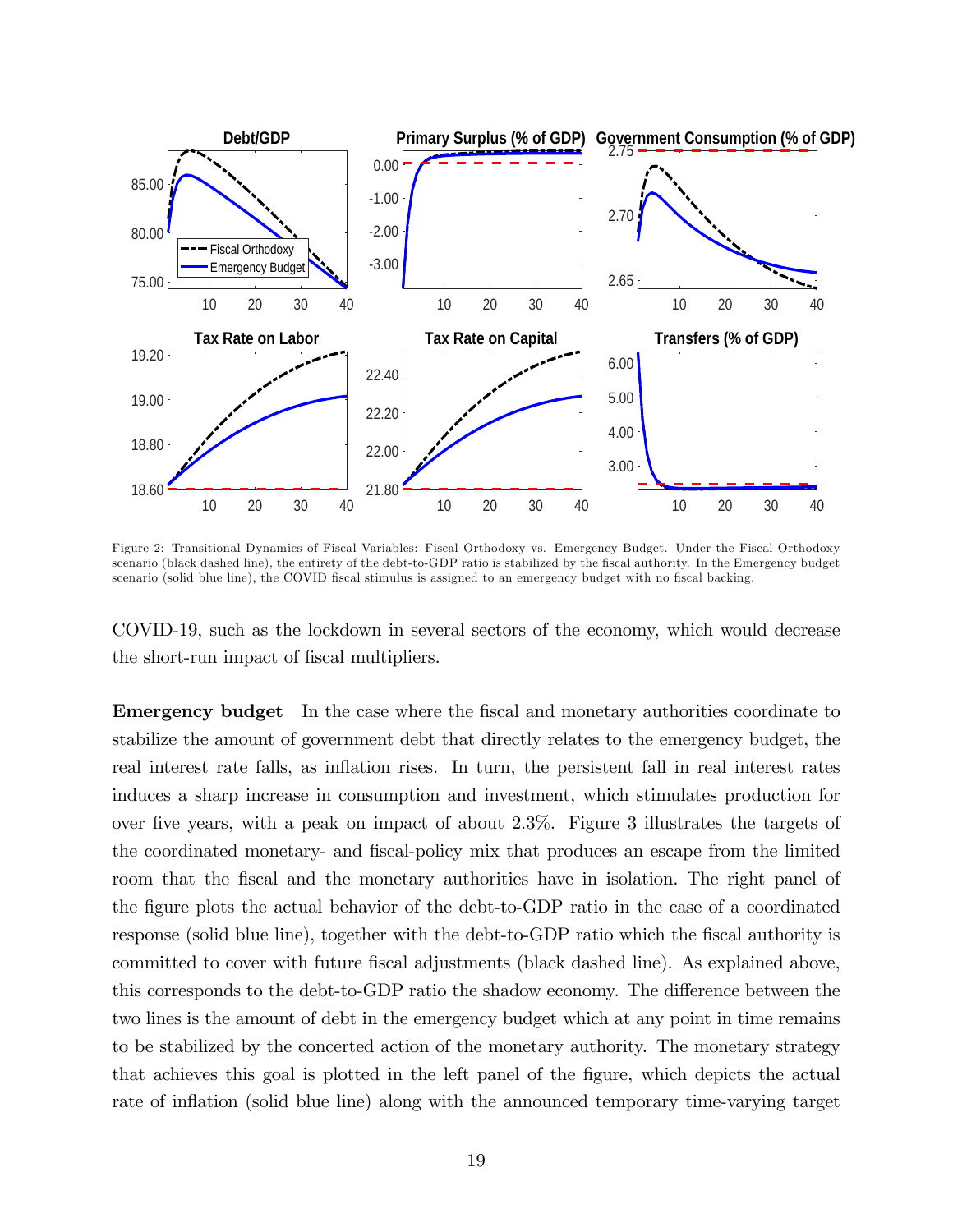

Figure 3: Monetary and Fiscal Policy Targets Under an Emergency Budget. Under the Emergency budget scenario, the COVID fiscal stimulus is ascribed to an emergency budget with no fiscal backing. The emergency budget is given by the difference between the total debt-to-GDP ratio (solid blue line) and the amount of debt-to-GDP ratio backed by future primary surpluses (dashed-dotted red line). The red dashed-dotted line in the left panel corresponds to the temporary state-dependent ináation target.

(dotted-dashed red line).

It is important to notice that the temporary target is less than 50 basis point above the two-percent long-term ináation target and converges to the long-term two-percent goal very sluggishly. This result can be effectively be interpreted as a modest increase in the inflation objective. By raising the target in combination with the adoption of the emergency budget by the Öscal side authority, the central bank achieves the joint objective of enhancing the effectiveness of the fiscal stimulus and correcting a two-decade-long period of below-target inflation. Arguably, the fact that the increase in inflation is necessary in order to stabilize the emergency budget adds credibility to the coordinated policy, unlike an unilateral decision of the central bank that agents might see as easily revertible.

While our model economy features only the initial shock to transfers, we could introduce the standard battery of business cycle shocks (e.g., discount factor shocks, technology shock etc.). So long as policymakers are credibly committed to address any fiscal imbalances generated by these business cycle shocks with Ricardian policies, the temporary ináation target  $\pi_t^T$  in the rule (10) would not be affected by the realization of any of these shocks.<sup>5</sup>

Comparing Fiscal Orthodoxy and Emergency Budget As illustrated in Figure 2, the tax rates on labor, capital and consumption, do not have to rise as much in the case of an emergency budget, as the production boom generated by the coordinated fiscal-monetary policy mix induces a boom in fiscal revenues that contributes to keep the debt-to-GDP ratio

<sup>&</sup>lt;sup>5</sup>Technically, this happens as both the economy and the subeconomy are linear economies and their equilibrium outcomes are equally affected by these shocks.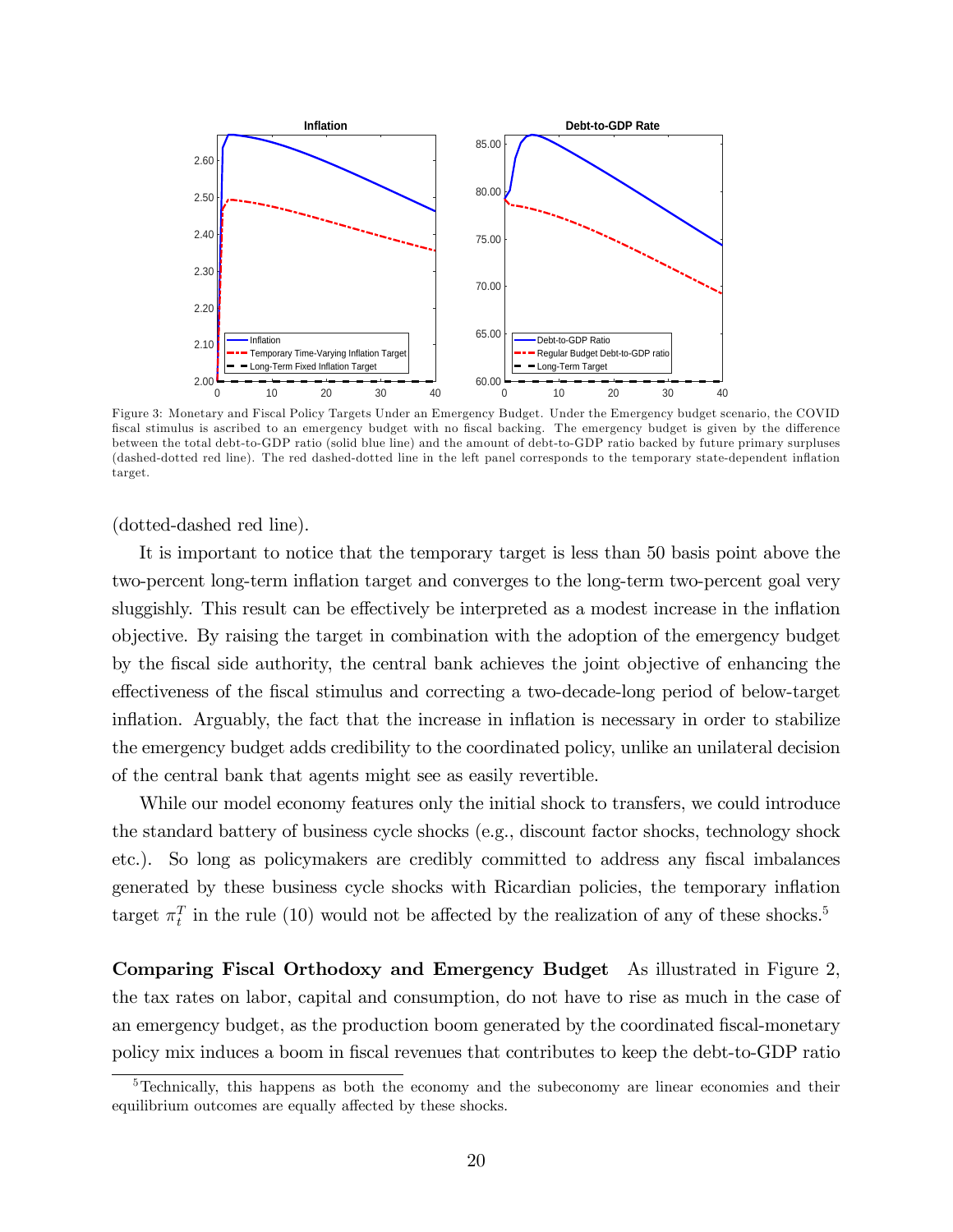

Figure 4: Contributions to Changes in Debt-to-GDP Ratios. The upper panels show the changes in public debt as defined on the left-hand-side of equation (18) following the \$2.6 trillion fiscal shock. The lower panels show the implied dynamics of the debt-to-GDP ratio.

in check. To further elucidate the underlying mechanism, we consider a decomposition of the per-period change in the debt-to-GDP ratio based on the loglinearized budget constraint:

$$
\widehat{s}_{b,t} - \beta^{-1} \widehat{s}_{b,t-1} = \underbrace{\left[\frac{\rho}{e^{\gamma}} \hat{P}_t^B - \beta^{-1} \left(P_{t-1}^B + \hat{\pi}_t\right)\right]}_{\text{service cost of debt}} - \underbrace{\left[\frac{\tau^K r^k \frac{k}{b} \left[\hat{\tau}_t^K + \hat{r}_t^k + \hat{k}_t\right] + \tau^L w \frac{L}{b} \left[\hat{\tau}_t^L + \hat{w}_t + \hat{L}_t\right]\right]}_{\text{Primary surplus}} \tag{18}
$$

where on the right hand side the first term within square brackets captures the effect of the real cost of servicing debt on the change in the debt-to-GDP ratio, the second term captures the effects of output growth, and the last five terms define the contribution of the primary surplus.

Figure 4 provides the decomposition for the fiscal orthodoxy (left plot) and the emergency budget (right plot) scenarios. In both cases, the enormous increase in primary deficits dominates the initial increase in the debt-to-GDP ratio as captured by the teal bars lying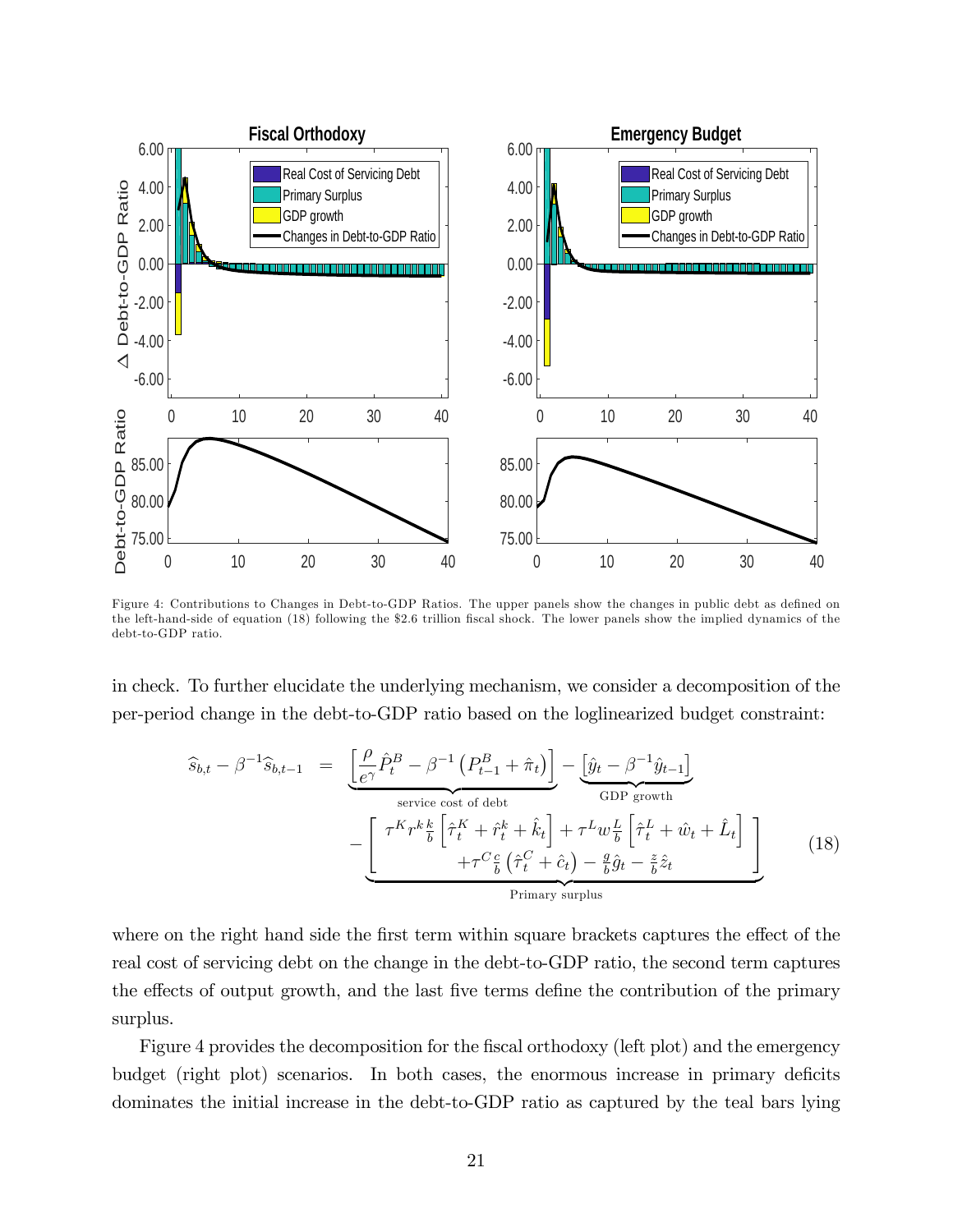in the positive territory for the first four quarters. Note that the height of these bars is fairly close across the two policy strategies as the transfers dominate the (negative) change in the primary budget in these early periods. However, the initial increase in the debt-to-GDP ratio is very different across the two scenarios. This is due to two reasons. First, the boom is stronger and more prolonged under the emergency budget (see the yellow bars). Second, the dramatic fall in the real cost of the debt (the blue bars) is more pronounced when policymakers adopt the emergency-budget approach, which contributes to lowering the debt-to-GDP ratio in the first period and to reduce its growth rate over the following three periods. This effect is a combination of low real interest rates and the jump in the long term nominal interest rate that reduces the prices of long term bonds. The figure shows that when the emergency budget is adopted, the debt-to-GDP ratio reaches a peak value of about 86% compared to a value of about  $89\%$  in the case of orthodoxy. The difference is due to the improved ability by policymakers to lower the real interest rate, with beneficial effects on growth and inflation, in the case of the emergency budget.

In the long run, across both scenarios policymakers are raising primary surpluses to stabilize the pre-existing stock of debt, for which they are committed to repay through fiscal adjustments. These actions are captured by the teal bars lying in the negative territory from period 5 and on. These Öscal adjustments are costly and lower output as shown in Figure 1. It is important to notice that the better economic performance and the slightly higher inflation in the first four quarters under the emergency budget case leaves policymakers with a slimmer debt-to-GDP ratio in period 5. As a result, the fiscal adjustment is less drastic, which is reflected in shorter teal bars in the right graph. In Figure 1, the more gentle fiscal consolidation was shown to improve output. Even though the fiscal adjustment is less severe, the fact that the emergency-budget policy mix allows policymakers to tidy up the fiscal situation early on implies that debt converges faster to the long-term target when the emergency budget is adopted.

#### 4.3 Helicopter Money

In the case of the emergency budget depicted in Figure 1, the coordinated action of the fiscal and monetary authorities wears away a well-defined and limited portion of the debt-to-GDP ratio by causing a gradual rise in inflation that the central bank accommodates. What sparks inflation is the announcement of a new fiscal and monetary policy mix, which is reflected in the projected paths of the Öscal instruments, i.e. tax rates, transfers and government expenditures, and of the temporarily asymmetric inflation target. Inflation expectations jump upon the implementation of the coordinated policy mix, leading to an immediate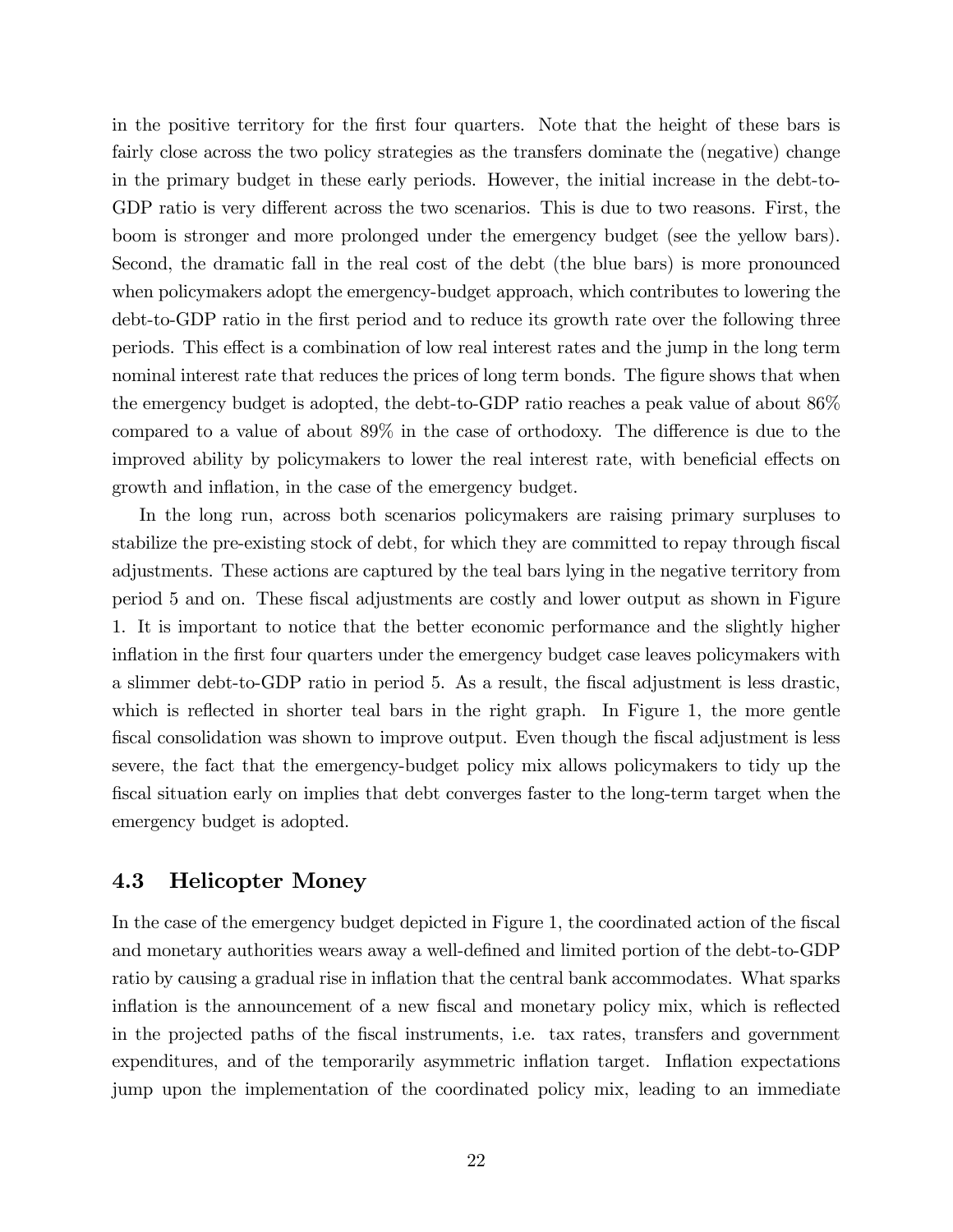decline in real interest rates.

The model abstracts from money, as the monetary policy rule is defined in terms of an interest rate policy. Nevertheless, it can be interesting to understand how our analysis relates to the discussion on helicopter money, i.e., the assumption of a fiscal transfer of cash to households financed by an increase in money growth. The policy we analyze clearly shares some elements of commonality with the discussion on helicopter money. However, whatever happens to money in equilibrium is not necessary to pinpoint the source of inflation, which lies in the agreement between the fiscal and the monetary authorities about how to finance an existing fiscal burden. Money is a tool, and its equilibrium behavior that is consistent with a given policy mix can be made explicit and traced, with no consequences for the equilibrium dynamics reported in the previous sections.

The simplest way to introduce money in the model, is to assume it in the utility function. For instance, we could postulate the function

$$
\mathcal{U}_{t}^{S} = \left(\ln\left(C_{t}^{*S}\left(j\right) - \theta C_{t-1}^{*S}\right) - L_{t}^{S}\left(j\right)^{1+\xi} / \left(1+\xi\right) + \zeta \ln\left(\frac{M_{t}}{P_{t}}\right)\right),
$$

where  $M_t$  denotes money and  $\zeta > 0$ . At the same time, seigniorage revenues derived from money creation would need to be added to the government budget constraint, yielding:

$$
\tau_t^K R_t^K K_t + \tau_t^L W_t L_t + \tau_t^C P_t C_t + \left[ P_t^B B_t - \left( 1 + \rho P_t^B \right) B_{t-1} \right] + M_t - M_{t-1} = P_t G_t + P_t Z_t, \tag{19}
$$

which implies that nominal government expenditures or transfers can be financed by an increase in the stock of money. Assuming for simplicity that no utility is derived from government consumption such that  $C_t^{*S} = C_t^S$ , that there are no habits in consumption  $(\theta = 0)$ , that there is no growth in steady state  $(\gamma = 0)$ , utility maximization yields the following demand function for real money balances, after substituting for the Euler equation:

$$
\frac{M_t}{P_t} = \zeta \left[ \frac{1}{C_t} \left( 1 - \frac{1}{R_t} \right) \right]^{-1},\tag{20}
$$

which shows the standard result that real money demand is positively related to consumption and negatively related to the interest rate. Equation (20) implies that for a given interest rate set by the central bank, and for a given level of aggregate consumption and prices at time t, the supply of money  $M_t$  has to adjust to satisfy the demand for real money balances. In the case of the emergency budget depicted in Figure 1, the path of the price level and of consumption relative to the case of Öscal orthodoxy, implies that the supply of money has to increase to satisfy the demand function in Eq. (20). This increase in the stock of money generates seigniorage revenue for the government, which can be used to finance cash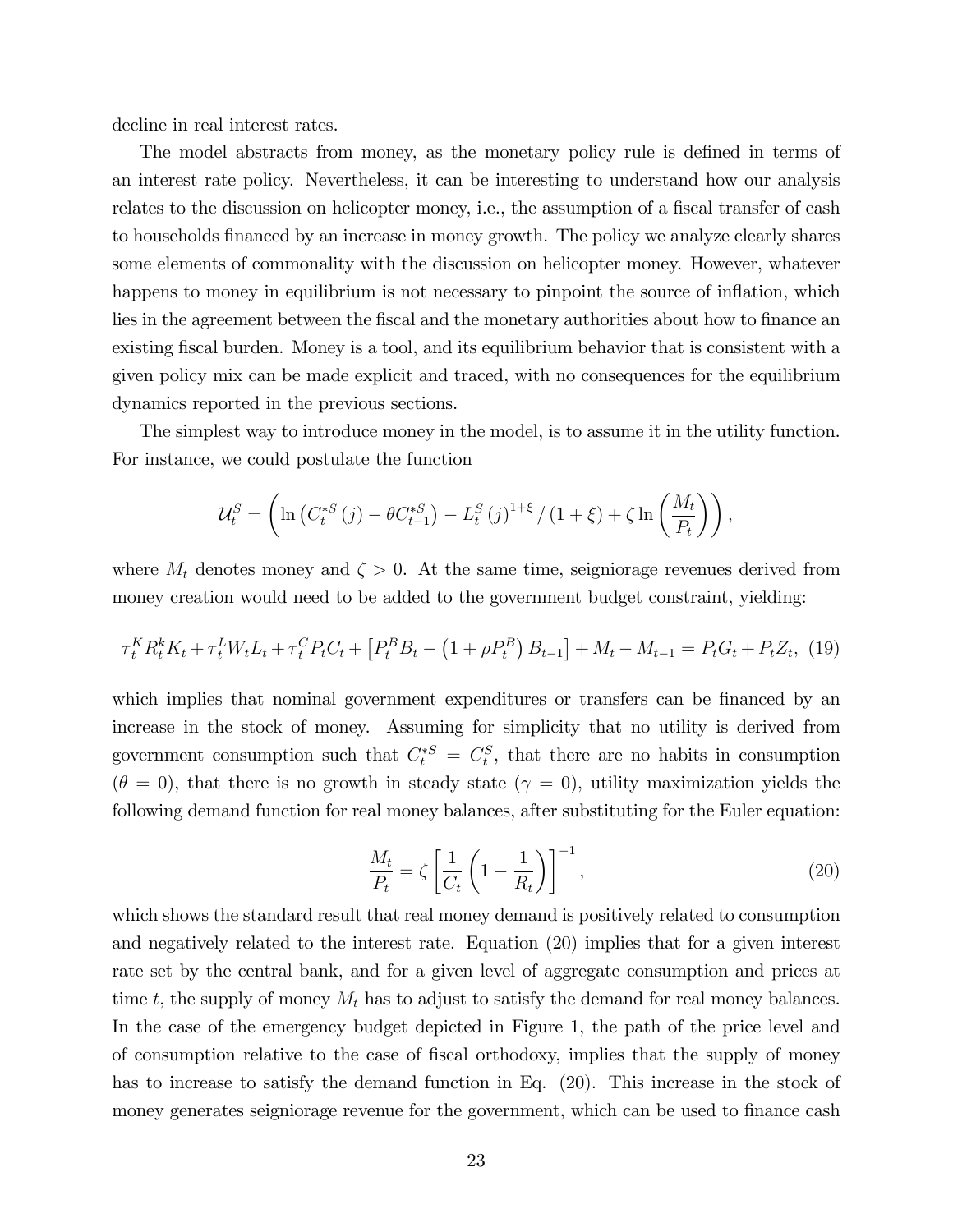transfers to the households in Eq. $(19)$  or alleviate the fiscal burden. In both cases, the analysis presented above would not significantly change given that the equilibrium path is pinned down by the interaction between the Öscal rules and the Taylor rule, and not by the precise path of money supply.

In a related paper, Galí (2019) compares the effectiveness of fiscal policy under debt financing vs. money financing, finding larger multipliers in the latter case. Galí (2019) also finds that the relative effectiveness of money financing relative to debt financing is reduced in the presence of the zero lower bound (ZLB). In our analysis of the emergency budget reported in Figure 1 the presence of the ZLB is not a constraint to the effectiveness of the coordinated policy mix analyzed in this paper. Rather, the coordination between the Öscal and the monetary authorities could in principle be helpful to escape the ZLB by creating expectations of higher inflation, which is immediately reflected in higher nominal interest rates. The difference stems from the assumption in Gali  $(2019)$ , that while dropping money from the helicopter, the monetary authority keeps the inflation target at zero. In our analysis instead, the inflation target is temporarily raised with the explicit intent of reducing the burden of the debt.

# 5 Post-COVID Environment and Central Bank Independence

The coronavirus outbreak will have important consequences for the US economy. One important legacy will certainly be a further increase in the amount of government debt. As shown in the previous sections, a large debt-to-GDP ratio reduces the ability of the fiscal authority to stabilize the economy during downturns. Thus, it is fair to expect that in the years ahead, the Öscal space to contrast recessions will be greatly reduced. This is particularly problematic in a low interest rate environment that limits the tools available for the Federal Reserve to provide accommodation in a recession.

In this section, we consider a post-COVID scenario in which the U.S. debt-to-GDP ratio reaches a record high level, a quite likely outcome absent the coordinated policies discussed above. This large value of debt would only exacerbate the policy impasse analyzed in the previous sections. If the policy standstill reaches the point where the public loses confidence in the ability of the central bank to effectively stabilize the economy in a recession, the central bank could get under further scrutiny, which could threaten its independence. Furthermore, if the private sector also loses confidence about the fiscal authority's ability or willingness to raise sufficient primary surpluses to back the large stock of debt, inflationary pressure would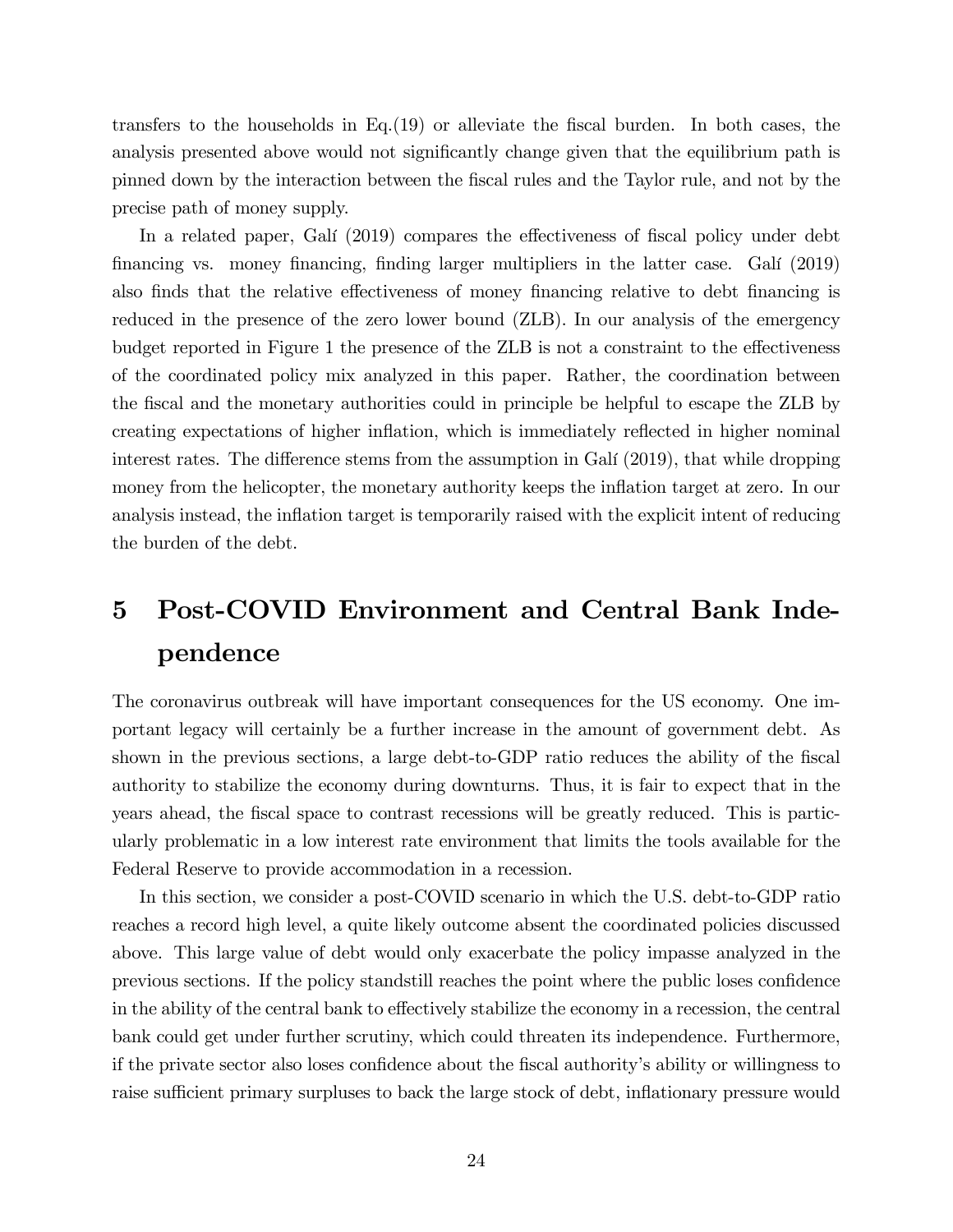

Figure 5: Post-COVID scenario: Inflation and Debt Dynamics under the assumption that the large post-COVID recession public debt will be addressed with (i) Fiscal Orthodoxy, (ii) an Emergency Budget 20% of the pre-existing debt will be ascribed to, and a Tout Court Switch to Fiscally-Led Regime, implying a sudden loss of central bank's independence (Lost Central Bank Independence).

arise, as agents turn to the central bank for a possible solution.

Under these circumstances, the central bank would be left with the following two options. One possibility is that it tries to reign in ináation by aggressively raising interest rates. Bianchi and Melosi (2019) show that this choice might in fact backfire if agents expect that the central bank will lose its independence. In this case the economy could enter a vicious spiral of stagflation and further debt accumulation. This happens as tightening monetary policy raises the debt-to-GDP ratio both directly, by increasing the cost of servicing the debt, and indirectly, by driving the economy into a recession. If agents expect that eventually the central bank will have to follow the directives of the fiscal authority, the increased fiscal burden would generate a further increase in inflation, as opposed to a decline.

The second possibility is that the central bank forgoes the goal of inflation stabilization. We contrast this scenario with the case in which the monetary and fiscal authorities coordinate to create an emergency budget, which implicitly circumscribes the increase of inflation that the central bank needs to accommodate. By delimitating the amount of debt that is not fiscally backed, this plan effectively preserves the central bank's long-run goals and independence. We consider a post-COVID scenario, assuming that the initial stock of debt will reach 150% of GDP. The underlying assumption is that policymakers have not implemented the coordinated strategy yet. Consistently with this assumption, the emergency budget rule now consists of assigning a certain fraction of the existing, larger debt to the emergency budget.

The results of this exercise are shown in Figure 5. The solid red line with square markers indicates the dynamics of inflation and the debt-to-DGP ratio if the central bank is no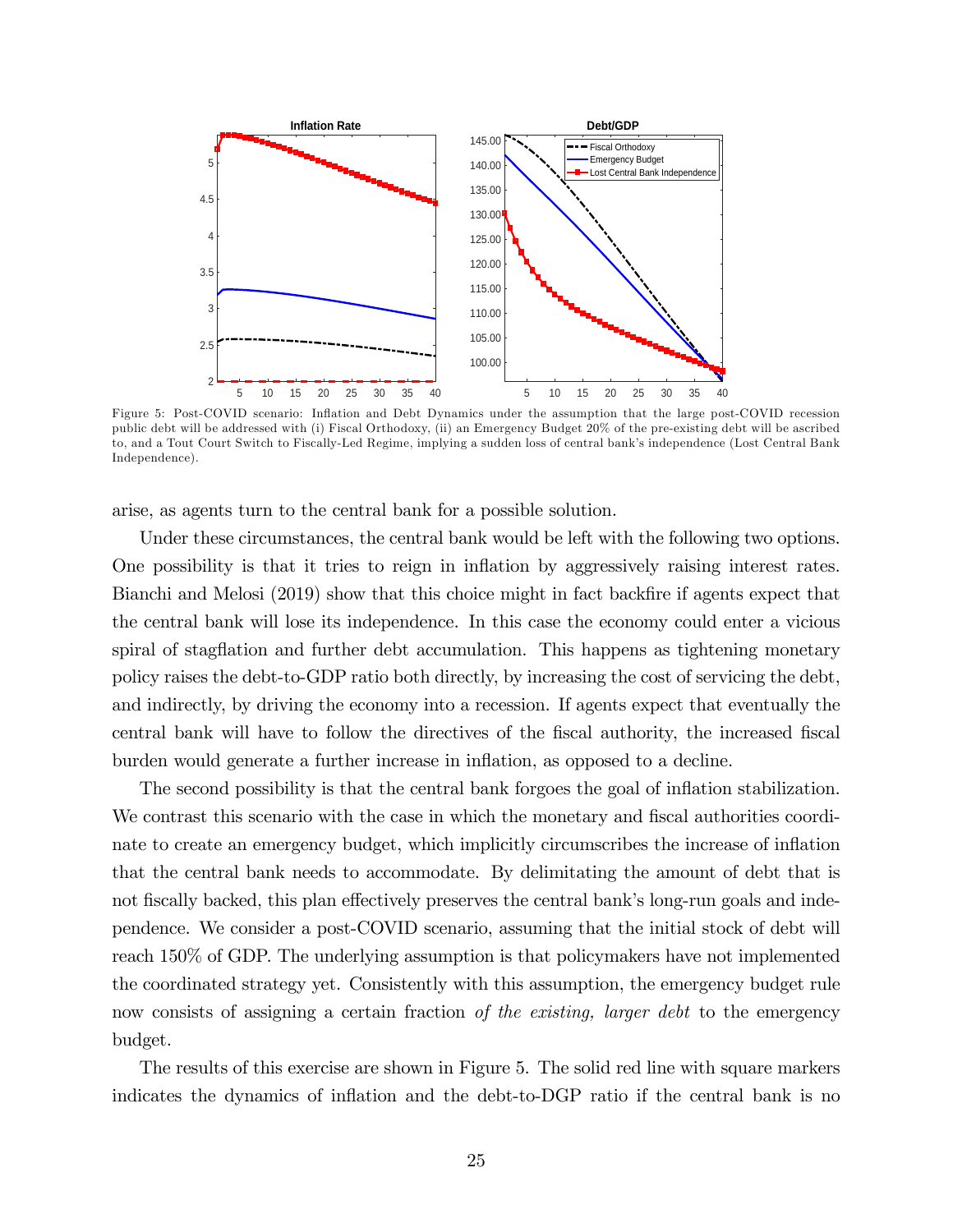| Unconditional Volatility |                  |                  |                                |  |
|--------------------------|------------------|------------------|--------------------------------|--|
|                          | Fiscal Orthodoxy | Emergency Budget | Lost Central Bank Independence |  |
| Inflation                | 0.1561           | 0.1561           | 0.2605                         |  |
| Output                   | 0.7641           | 0.7641           | 2.0778                         |  |

Table 2: Unconditional standard deviation of inflation and output under the assumption that the fiscal and monetary policy mix is monetary led (Fiscal Orthodoxy), is coordinated over an emergency budget (Emergency Budget), and fiscally led (Lost Central Bank Independence). We add the shocks estimated by Leeper, Traum, and Walker (2017) to the model.

longer independent from the fiscal authority, which is modeled as a *tout-court* switch to the Fiscally-led regime (left and right panels, respectively). In this case, the fiscal authority is not expected to implement the Öscal adjustments that are required to head back to the 60% steady-state debt-to-GDP target, and all adjustments of the debt-to-GDP ratio are due to the inflation created by the monetary authority.<sup>6</sup> The cost of such policy is a large and persistent rise of inflation, with a peak of  $6\%$  in the second quarter. After 10 years, inflation is still around  $4.5\%$ , well above  $3\%$ , the peak of inflation observed in the case of the emergency budget (blue line). The larger rate of inflation and the associated drop in real interest rates imply a faster convergence of the debt-to-GDP ratio to its long run target under the Fiscally-led policy mix.

The high and persistent increase in inflation is not the most damaging outcome of the loss of central bank independence. A *tout court* switch to the Fiscally-led policy mix also implies a change in the way future shocks will be handled. Table 2 reports the unconditional standard deviation for inflation and output for three cases: Fiscal Orthodoxy, Emergency Budget, and Lost Central Bank Independence when the full set of shocks in the estimated model by Leeper, Traum, and Walker (2017) are added. It is immediate to see that this last scenario implies a drastic increase in macroeconomic volatility with respect to Fiscal orthodoxy. This is because now the monetary authority is supposed to accommodate all fluctuations in the debt-to-GDP ratio. Instead, the emergency budget rule preserves longrun macroeconomic stability because it separates an exceptional policy intervention from the problem of long-run fiscal stability. Once the initial shock is reabsorbed, the economy naturally returns to the pre-crisis policy mix in which the fiscal burden is responsibility of the fiscal authority.

Policymakers could also decide to adopt the emergency budget framework to *systemat*ically intervene during those recessions that are large enough to push the economy to the zero lower bound. For example, policymakers could decide to ascribe the expenses incurred during these exceptionally large recessions to the emergency budget. In this case, macroeconomic volatility under the emergency budget policy framework would be even lower than

 $6$ Technically, we restrict the interest rate response to inflation, as well as the policy parameters governing the response of all fiscal instruments to lagged debt-GDP to zero.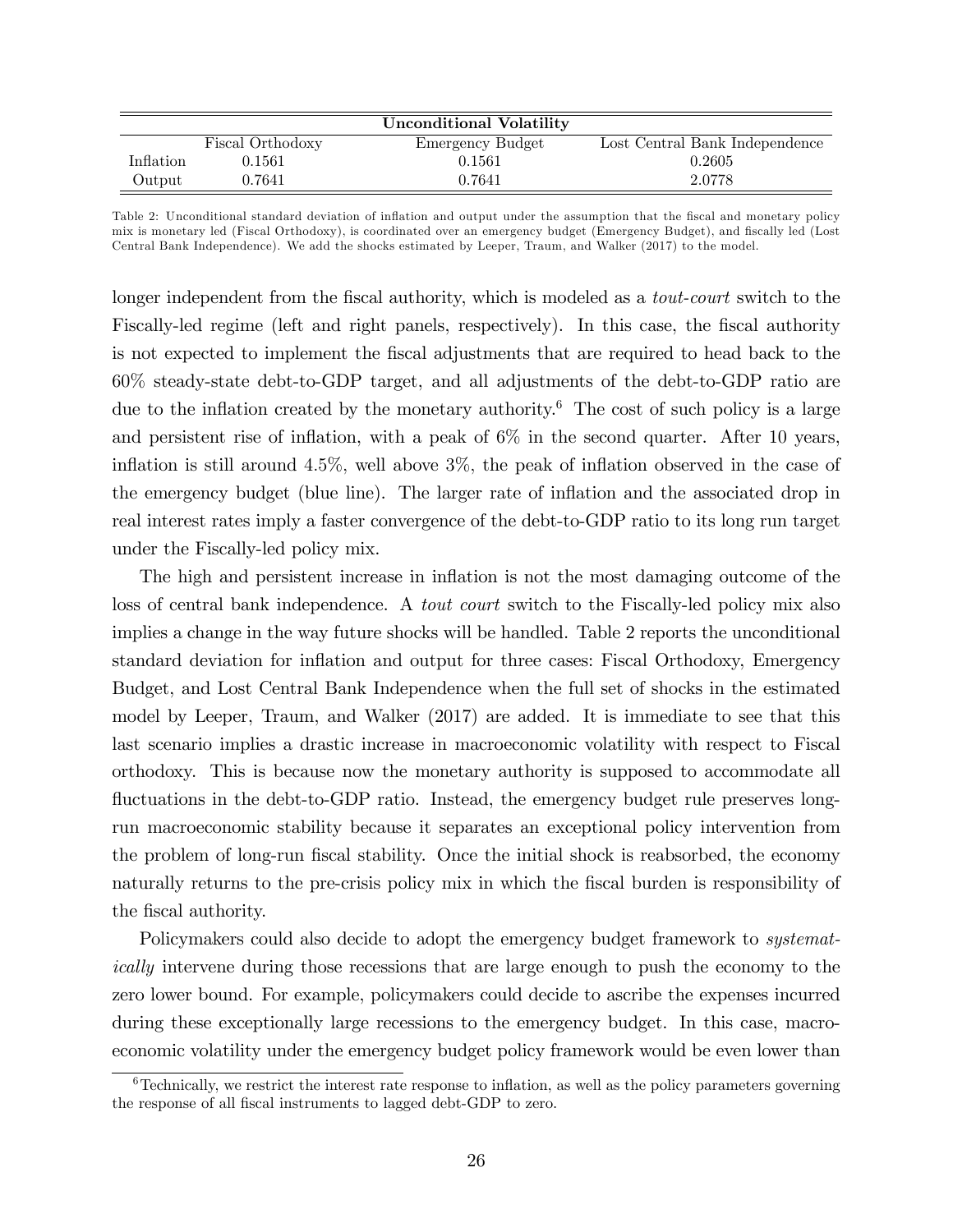under Fiscal orthodoxy. This is because the emergency budget would act as an automatic stabilizer, increasing inflation expectations every time that the central bank loses its ability to act. The increase in ináation expectations would determine a drop in the real interest rate and, consequently, a smaller recession and no deflation. Thus, the emergency budget would compensate the limits of monetary policy in a low interest rate environment and reduce the overall volatility of the economy in response to very large shocks. At the same time, when the economy is not at the zero lower bound, debt would be fully backed by fiscal interventions, retaining the advantages of fiscal discipline. These two mechanisms combined would lead to lower macroeconomic volatility.

In the analysis above, we abstracted from two considerations that would arguably make a switch to the Fiscally-led regime even more damaging. First, we have not considered the political economy implications of such a policy change. In a nutshell, it is easy to imagine that once the Öscal authority becomes the leading authority, there might be incentives to increase spending, given that the fiscal authority would not bear the cost of the necessary adjustments. This would arguably cause an ináationary bias with roots due to the lack of Öscal discipline (see Persson and Tabellini 2002 for seminal contributions on this topic). Second, while the emergency-budget coordinated strategy causes only a moderate increase in inflation and no increase in long-run volatility, a *tout court* switch to the Fiscally-led policy mix would have much more important consequences, as shown above. Thus, it is quite possible that Örms would react to such an important policy change by increasing the frequency of price adjustment, resulting in an even larger increase of inflation.

Finally, we analyzed the effects of an immediate change to the Fiscally-led policy mix, resulting in a sudden jump in inflation. The large increase in inflation could also materialize more gradually if agents slowly revise their expectations about the ability of the fiscal authority to stabilize debt. In that case, inflation could experience a run-up and accelerating behavior similar to what was observed in the 1970s (Bianchi and Melosi 2013). Once inflation is out of control, only a drastic change in the monetary-fiscal policy mix like the one experienced by the US economy in the early 1980s would succeed in bringing ináation down. This would be a costly adjustment, as agents would take time to revise their beliefs about the monetary-Öscal policy mix. The coordinated strategy would help in avoiding such a scenario by separating a short-run fiscal intervention from the problem of long-run fiscal stability.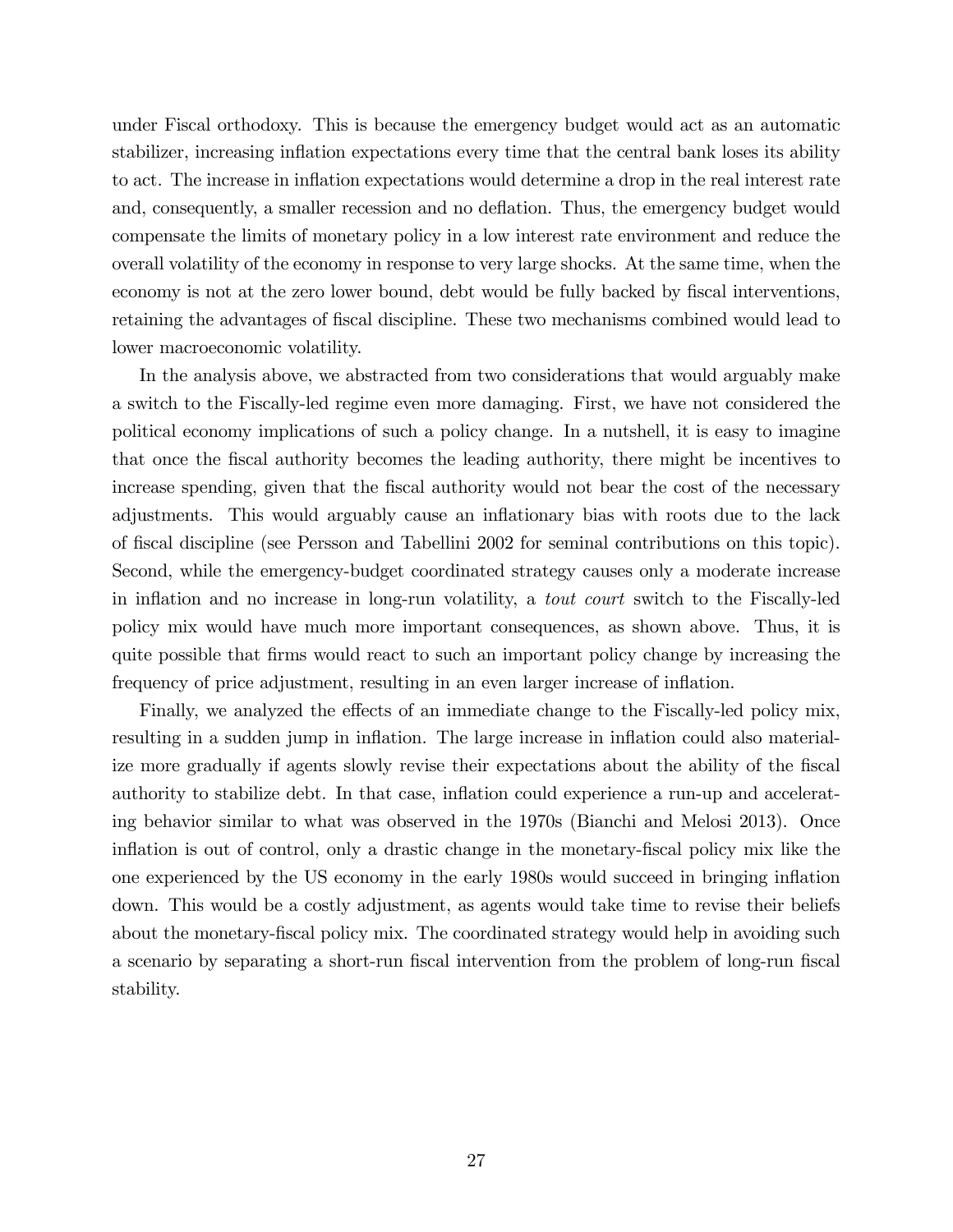# 6 Conclusions

We studied a coordinated fiscal and monetary strategy aiming at creating a controlled rise of inflation and an increase in fiscal space in response to the COVID shock. This policy alleviates the constraints currently faced by the two authorities. Record-low long-term nominal interest rates limit the tools of the central bank to stabilize the economy. The large public debt curtails the efficacy of fiscal interventions by inducing expectations of costly fiscal adjustments. Under our coordinated strategy, the fiscal authority ascribes the large fiscal stimulus to an emergency budget with no provisions on how it will be balanced, while the monetary authority allows a temporary increase in inflation. The coordinated strategy enhances the efficacy of the fiscal stimulus planned in response to the COVID pandemic. The strategy results in only moderate levels of inflation and preserves long-run macroeconomic stability by separating long-run fiscal sustainability from a short-run policy intervention.

We show that a coordinated action that delimits the amount of debt that requires central bank intervention may be the lesser of two evils for those concerned about preserving central independence. In fact, the coordinated strategy might be even desirable in and of itself because it would bring about a controlled reáation of the US economy, rendering the central bank the necessary room of maneuver to stabilize the economy in the years ahead.

# References

- BASSETTO, M. (2002): "A Game-Theoretic View of the Fiscal Theory of the Price Level,"  $Econometrica, 70(6), 2167-2195.$
- BENHABIB, J., S. SCHMITT-GROHE, AND M. URIBE (2002): "Avoiding Liquidity Traps," Journal of Political Economy,  $110(3)$ , 535–563.
- BIANCHI, F., AND C. ILUT (2017): "Monetary/Fiscal Policy Mix and Agents' Beliefs," Review of Economic Dynamics, 26, 113–139.
- BIANCHI, F., AND L. MELOSI (2013): "Dormant Shocks and Fiscal Virtue," in *NBER* Macroeconomics Annual 2013, Volume 28, NBER Chapters, pp. 1–46. National Bureau of Economic Research, Inc.

- $\frac{1}{2019}$ : "The dire effects of the lack of monetary and fiscal coordination," Journal of Monetary Economics,  $104, 1-22$ .
- BIANCHI, F., L. MELOSI, AND M. ROTTNER (2019): "Hitting the Elusive Inflation Target," NBER working paper.

<sup>- (2017): &</sup>quot;Escaping the Great Recession," American Economic Review, 107(4), 1030  $-58.$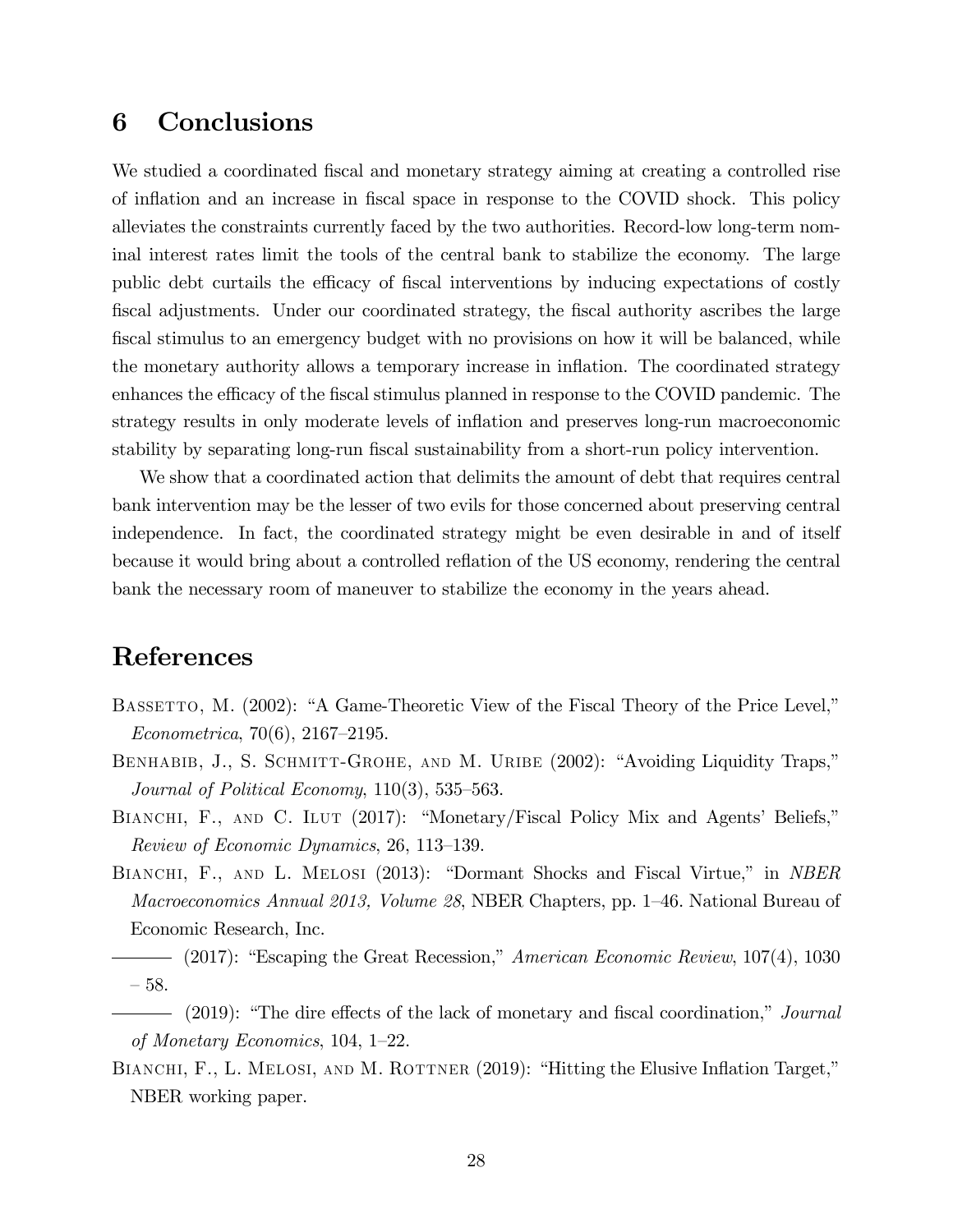- CHRISTIANO, L. J., M. EICHENBAUM, AND C. L. EVANS (2005): "Nominal Rigidities and the Dynamic Effects of a Shock to Monetary Policy," Journal of Political Economy, 113(1),  $1 - 45.$
- COCHRANE, J. H. (1998): "A Frictionless Model of U.S. Inflation," in *NBER Macroeco*nomics Annual 1998, ed. by B. S. Bernanke, and J. J. Rotemberg, pp. 323–384. MIT Press, Cambridge, MA.
- (2001): "Long Term Debt and Optimal Policy in the Fiscal Theory of the Price Level,"  $Econometrica$ , 69, 69–116.
- CONGRESSIONAL BUDGET OFFICE (2020): "Federal Debt: a Primer," (CBO Publication No. 56165). Washington, DC: Congressional Budget Office.
- EGGERTSSON, G. B. (2008): "Great Expectations and the End of the Depression," American Economic Review,  $98(4)$ , 1476–1516.
- GALÍ, J.  $(2019)$ : "The effects of a money-financed fiscal stimulus," Journal of Monetary Economics, forthcoming.
- HALL, G. J., AND T. J. SARGENT (2011): "Interest Rate Risk and Other Determinants of Post-WWII U.S. Government Debt/GDP Dynamics,î American Economic Journal:  $Macroeconomics, 3(3), 192-214.$
- JACOBSON, M. M., E. M. LEEPER, AND B. PRESTON  $(2019)$ : "Recovery of 1933," NBER Working Papers 25629, National Bureau of Economic Research, Inc.
- KAPLAN, G., G. VIOLANTE, AND J. WEIDNER (2014): "The Wealthy Hand-to-Mouth," Brookings Papers on Economic Activity,  $44(1)$ ,  $77-138$ .
- LEEPER, E. M. (1991): "Equilibria Under Active and Passive Monetary and Fiscal Policies," Journal of Monetary Economics, 27, 129–147.
- LEEPER, E. M., N. TRAUM, AND T. B. WALKER  $(2017)$ : "Clearing Up the Fiscal Multiplier Morass," American Economic Review,  $107(8)$ , 2409–2454.
- PERSSON, T., AND G. TABELLINI (2002): *Political Economics: Explaining Economic Policy*. The MIT Press.
- REIS, R.  $(2016)$ : "QE in the future: the central bank's balance sheet in a financial crisis," Discussion Papers 1620, Centre for Macroeconomics (CFM).
- SARGENT, T., AND N. WALLACE (1981): "Some Unpleasant Monetarist Arithmetic," Federal Reserve Bank of Minneapolis Quarterly Review, Fall,  $1-17$ .
- SCHMITT-GROHE, S., AND M. URIBE (2000): "Price level determinacy and monetary policy under a balanced-budget requirement," Journal of Monetary Economics,  $45(1)$ ,  $211-246$ .
- SIMS, C. A. (1994): "A Simple Model for Study of the Determination of the Price Level and the Interaction of Monetary and Fiscal Policy," Economic Theory, 4, 381–399.
- SIMS, C. A. (2016): "Fiscal policy, monetary policy and central bank independence," in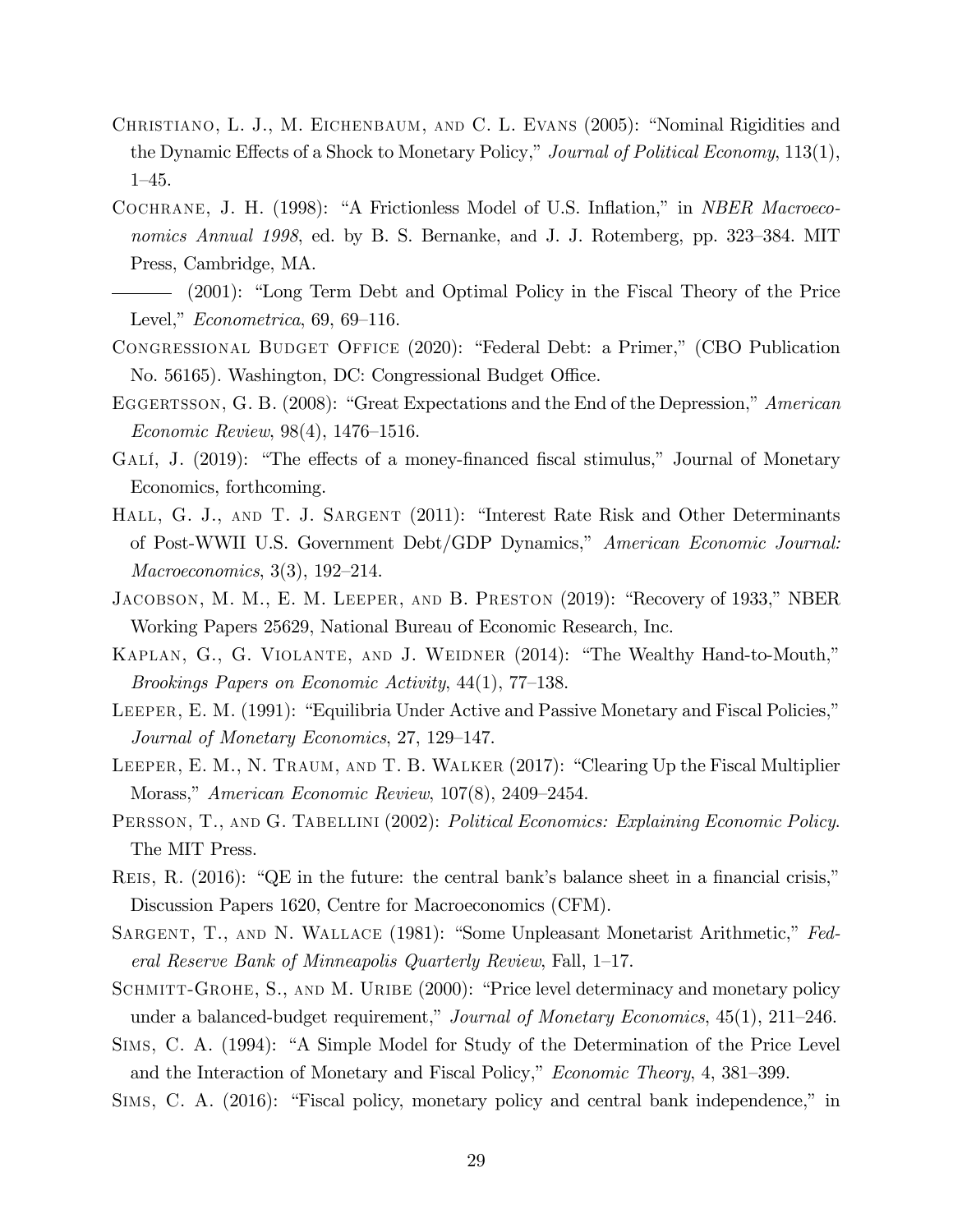Kansas Citi Fed Jackson Hole Conference.

WOODFORD, M. (1994): "Monetary Policy and Price Level Determinacy in a Cash-in-Advance Economy," Economic Theory, 4, 345–389.

(1995): "Price Level Determinacy without Control of a Monetary Aggregate," Carnegie-Rochester Series of Public Policy, 43, 1-46.

- (2001): "Fiscal Requirements of Price Stability," Journal of Money, Credit, and Banking, 33, 669–728.

(2003): Interest and prices: Foundations of a theory of monetary policy. Princeton  $\frac{1}{2}$ University Press, Princeton, New Jersey.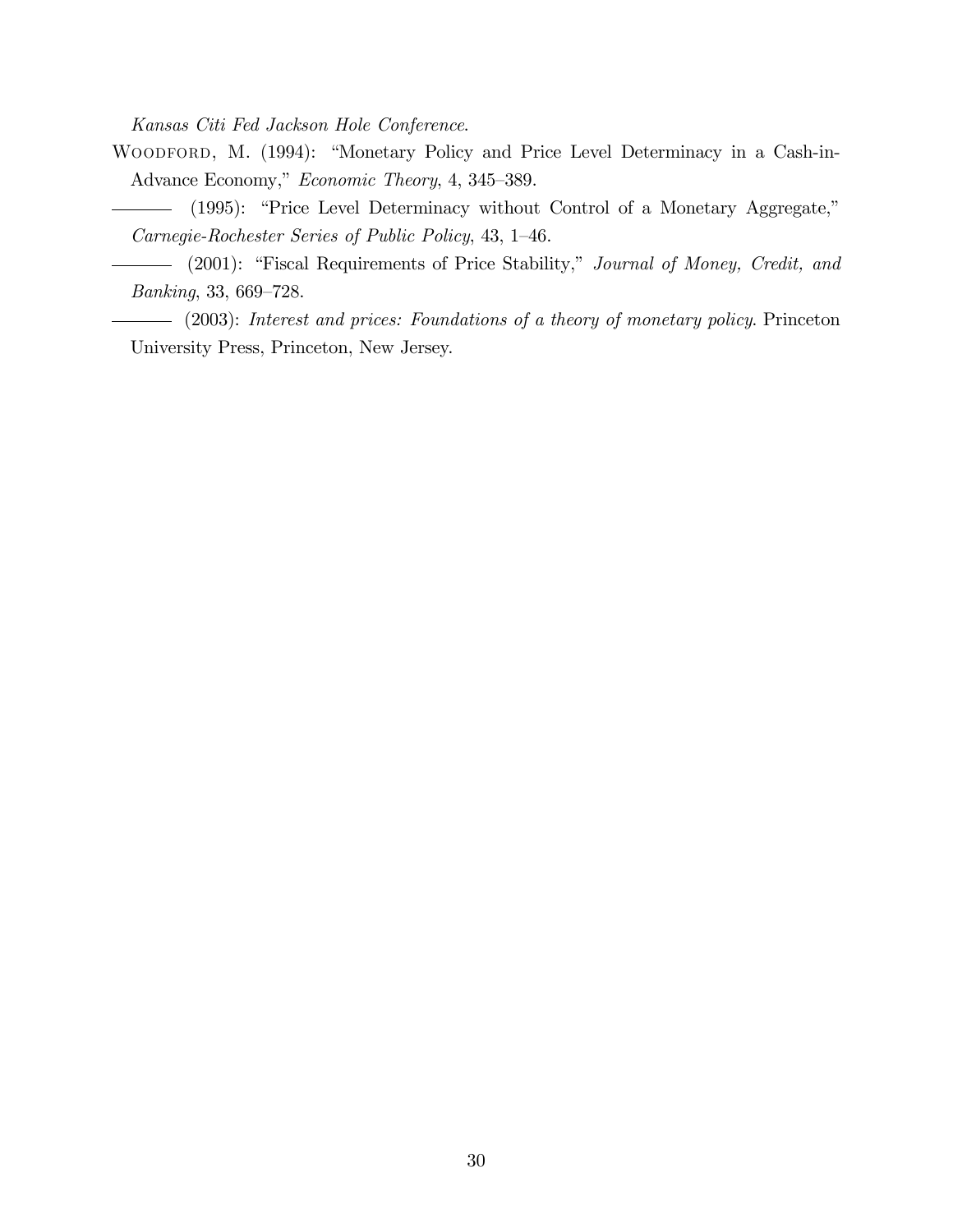# A The Log-Linear Model

The model features a trend in the state of labor-augmenting technological progress. In order to make the model stationary, we define the following variables:  $y_t = \frac{Y_y}{A_t}$  $\frac{Y_y}{A_t},\; c_t^{*S}\,=\,\frac{C_t^{*S}}{A_t}, c_t^{S}\,=\,$  $\frac{C_t^S}{A_t}, c_t^N = \frac{C_t^N}{A_t}, k_t = \frac{K_t}{A_t}$  $\frac{K_t}{A_t}, g_t = \frac{G_t}{A_t}$  $\frac{G_t}{A_t}, z_t = \frac{Z_t}{A_t}$  $\frac{Z_t}{A_t}, b_t = \frac{P_t^B B_t}{P_t A_t}$  $\frac{P_t^B B_t}{P_t A_t}, w_t = \frac{W_t}{P_t A_t}$  $\frac{W_t}{P_t A_t}$ , and  $\lambda_t^S = \Lambda_t^S A_t$ . We list below the equations of the log-linear model, starting with those that characterize the actualeconomy block.

Production function:

$$
\hat{y}_t = \frac{y + \Omega}{y} \left[ \alpha \hat{k}_t + (1 - \alpha) \hat{L}_t \right]. \tag{21}
$$

Capital-labor ratio:

$$
\hat{r}_t^K - \hat{w}_t = \hat{L}_t - \hat{k}_t. \tag{22}
$$

Marginal cost:

$$
\widehat{mc_t} = \alpha \widehat{r}_t^k + (1 - \alpha) \widehat{w}_t. \tag{23}
$$

Phillips curve:

$$
\hat{\pi}_t = \frac{\beta}{1 + \chi_p \beta} E_t \hat{\pi}_{t+1} + \frac{\chi_p}{1 + \chi_p \beta} \hat{\pi}_{t-1} + \kappa_p \widehat{mc}_t,\tag{24}
$$

where  $\kappa_p = \left[ (1 - \beta \omega_p) (1 - \omega_p) \right] / \left[ \omega_p (1 + \beta \chi_p) \right]$ .

Saver household's FOC for consumption:

$$
\hat{\lambda}_t^S = -\frac{e^{\gamma}}{e^{\gamma} - \theta} c_t^{*S} + \frac{\theta}{e^{\gamma} - \theta} c_{t-1}^{*S} - \frac{\tau^C}{1 + \tau^C} \hat{\tau}_t^C.
$$
\n(25)

Public/private consumption in utility:

$$
\hat{c}_t^* = \frac{c^S}{c^S + \alpha_G g} \hat{c}_t^S + \frac{\alpha_G g}{c^S + \alpha_G g} \hat{g}_t.
$$
\n(26)

Euler equation:

$$
\hat{\lambda}_t^S = \hat{R}_t + E_t \hat{\lambda}_{t+1}^S - E_t \hat{\pi}_{t+1}.
$$
\n(27)

Maturity structure of debt:

$$
\hat{R}_t + \hat{P}_t^B = \frac{\rho}{R} E_t \hat{P}_{t+1}^B.
$$
\n(28)

Saver household's FOC for capacity utilization:

$$
r_t^k - \frac{\tau^K}{1 - \tau^K} \tau_t^K = \frac{\psi}{1 - \psi} \hat{\nu}_t.
$$
\n
$$
(29)
$$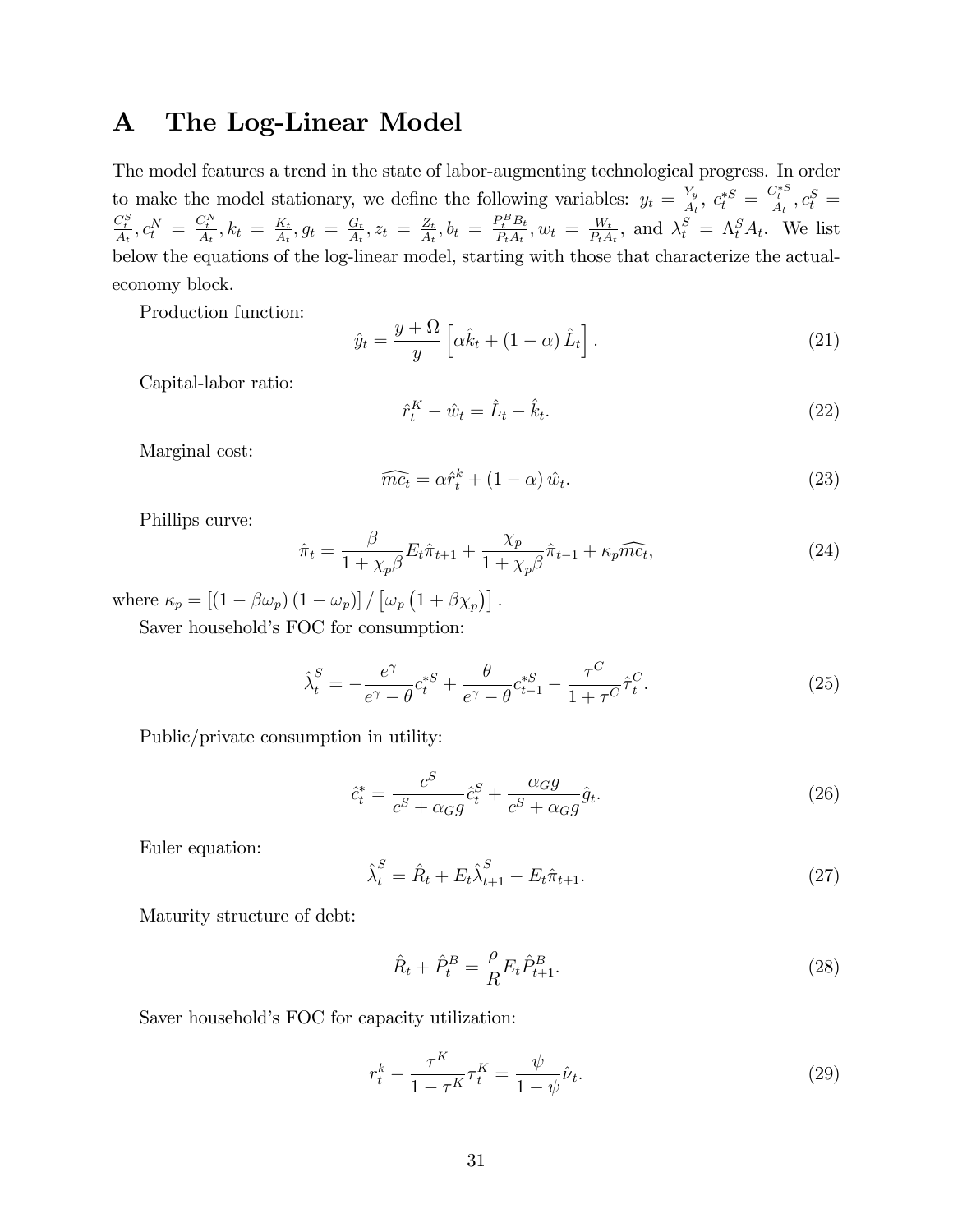Saver household's FOC for capital:

$$
\hat{q}_t = E_t \hat{\pi}_{t+1} - \hat{R}_t + \beta e^{-\gamma} \left( 1 - \tau^K \right) r^k E_t \hat{r}_{t+1}^k - \beta e^{-\gamma} \tau^K r^k E_t \hat{\tau}_{t+1}^K + \beta e^{-\gamma} \left( 1 - \delta \right) E_t \hat{q}_{t+1}. \tag{30}
$$

Saver household's FOC for investment:

$$
\hat{i}_t + \frac{1}{(1+\beta) s e^{2\gamma}} \hat{q}_t - \frac{\beta}{1+\beta} E_t \hat{i}_{t+1} = \frac{1}{1+\beta} \hat{i}_{t-1}.
$$
\n(31)

Effective capital:

$$
\hat{k}_t = \hat{\nu}_t + \hat{\overline{k}}_{t-1}.
$$
\n(32)

Law of motion for capital:

$$
\widehat{\overline{k}}_t = (1 - \delta) e^{-\gamma} \widehat{\overline{k}}_{t-1} + \left[ 1 - (1 - \delta) e^{-\gamma} \right] \widehat{\imath}_t.
$$
\n(33)

Hand-to-mouth household's budget constraint:

$$
\tau^C c^N \hat{\tau}_t^C + \left(1 + \tau^C\right) c^N \hat{c}_t^N = \left(1 - \tau^L\right) w L \left(\hat{w}_t + \hat{L}_t\right) - \tau^L w L \hat{\tau}_t^L + z \hat{z}_t. \tag{34}
$$

Wage equation:

$$
\hat{w}_t = \frac{1}{1+\beta}\hat{w}_{t-1} + \frac{\beta}{1+\beta}E_t\hat{w}_{t+1} - \kappa_w \left[\hat{w}_t - \xi\hat{L}_t + \hat{\lambda}_t^S - \frac{\tau^L}{1-\tau^L}\hat{\tau}_t^L\right] + \frac{\chi^w}{1+\beta}\hat{\pi}_{t-1} - \frac{1+\beta\chi^w}{1+\beta}\hat{\pi}_t + \frac{\beta}{1+\beta}E_t\hat{\pi}_{t+1}.
$$
\n(35)

Aggregate households' consumption

$$
c\hat{c}_t = c^S (1 - \mu) \,\hat{c}_t^S + c^N \mu \hat{c}_t^N. \tag{36}
$$

Aggregate resource constraint:

$$
y\hat{y}_t = c\hat{c}_t + i\hat{i}_t + g\hat{g}_t + \psi'(1) k\hat{\nu}_t.
$$
 (37)

Government budget constraint:

$$
\frac{b}{y}\hat{b}_t + \tau^K r^k \frac{k}{y} \left[ \hat{\tau}_t^K + \hat{r}_t^k + \hat{k}_t \right] + \tau^L w \frac{L}{y} \left[ \hat{\tau}_t^L + \hat{w}_t + \hat{L}_t \right] + \tau^C \frac{c}{y} \left( \hat{\tau}_t^C + \hat{c}_t \right)
$$
\n
$$
= \frac{1}{\beta} \frac{b}{y} \left[ \hat{b}_{t-1} - \hat{\pi}_t - \hat{P}_{t-1}^B \right] + \frac{b}{y} \frac{\rho}{e^{\gamma}} \hat{P}_t^B + \frac{g}{y} \hat{g}_t + \frac{z}{y} \hat{z}_t.
$$
\n(38)